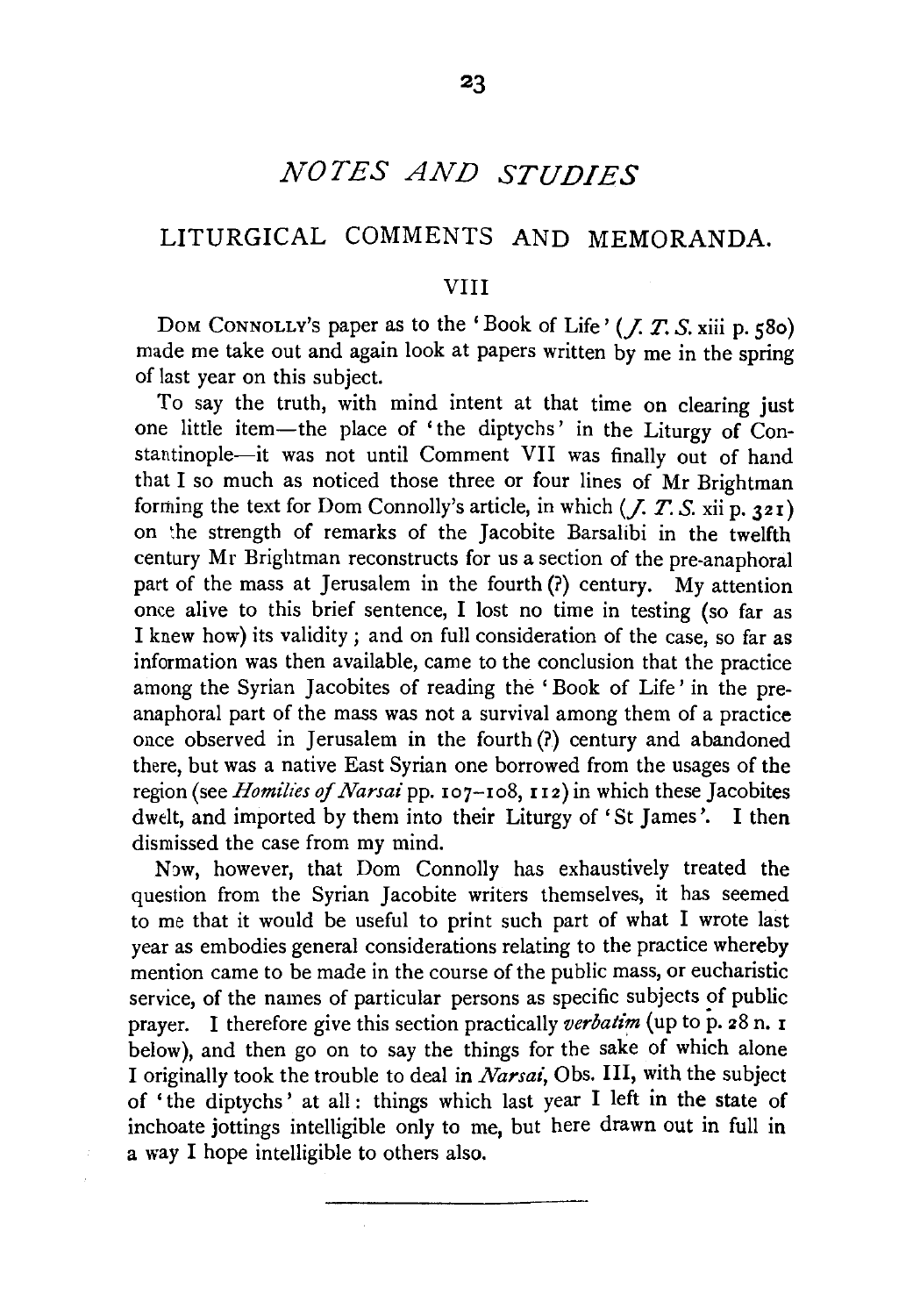#### Mr Brightman writes (*J. T. S.* xii p. 321) as follows:—

'It is true that its diptychs [i.e. of the Greek "St James"] are now within the anaphora; but no doubt this is only a Byzantinism, for in the Jacobite rite [i.e. in the Syriac "St James "] the *Liber vitae,* when it was in use, was recited before the kiss of peace (Barsalibi *Expositio* 8).'

This sentence is composed of  $(a)$  a statement ('no doubt'); (b) the reason or basis on which the statement stands. The statement under (a) when fully expressed is this: that in the rite of Jerusalem, the recital of the diptychs took place *outside* the anaphora, and that by and by, at a date not indicated, the recital of the diptychs at Jerusalem was, in imitation of the practice prevalent in the rite of Constantinople, transferred from some point outside the anaphora to a point *within* the anaphora, i.e. in the Great Intercession (which comes immediately after the Invocation) where we now find them.

Not being aware of any previous treatment in detail of this particular question (which, indeed, is new to me), and therefore being at a loss what to think of it, I propose to draw out the considerations occurring to me as having a bearing upon it and proper to illustrate it. This is done not in the idea of advancing any particular view of the subject, but in the intention of eliciting such detailed treatment of the case as may either solidly establish or render probable the view formulated above.

The examination I propose to make falls naturally into two. parts : (I) a consideration of the conditions under which 'the diptychs ' found an introduction into Christian public worship, in order to see, if possible, whether this may indicate any *prima facie* probability in favour of their use in one part rather than another of public divine worship; (2) a consideration of what Barsalibi says as to the *Liber vitae (Expositio* eh. 8). [This is omitted here; but it seemed to me that *Expositio* eh. 8 could be duly understood and appreciated only when treated in combination with eh. 15 on the diptychs; and it is in this way that I dealt with the case.]

To begin with a matter that may at first sight seem trifling. 'The Diptychs' is the later technical term for what in its beginnings simply was, and was simply called, 'the Names', or 'recital', 'suggesting', of the Names. 'The Diptychs' are this simple recital formalized, ritualized; a process completed by the early years of the fifth century (before which date, to my knowledge, this ritual term is not evidenced), with results which I have indicated elsewhere (*Hom. of Narsai* p. 102). But it is not a question of mere distinction of words; in the fifth century the interest centring round the subject of the public recital of names in the mass had become definitely 'ritual', 'ecclesiastical',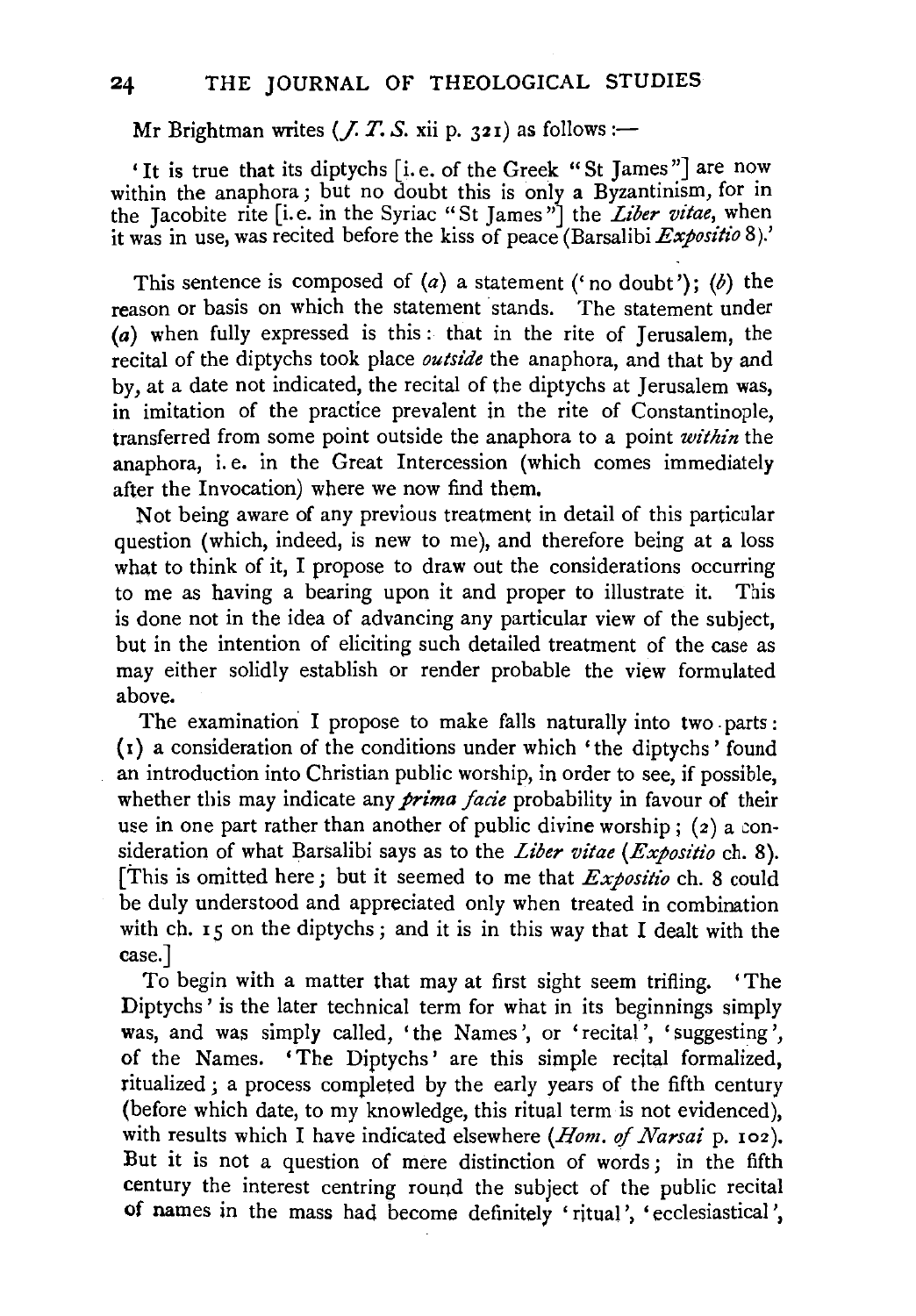'formal', whilst in the earlier period, in its origins, such recitals of names are purely *religious;* and in dealing with those origins it is with *religious questions* that we are primarily concerned. It will be well also to make clear our limits : for place we are mainly concerned with the Greek-speaking East; for time with the fourth century or earlier. Moreover, what is ritually called 'the diptychs of the dead' alone will come into consideration ; ' the diptychs of the living' may be dismissed.

As regards the practice of prayers for the dead in the early Christian Church, so far as these find expression in a liturgical service, there is a distinction to be borne in mind. We are particularly well informed as regards Africa in the third century<sup>1</sup>; and there we find the system of special masses (anniversaries) for and in the name of specified dead persons, which friends or relatives instituted in their behalf; but these were of the nature of private celebrations, and had nothing to do with the ordinary public worship and common assemblies. In these 'private celebrations' the whole point and business of them was concerned with a definite individual person (or it might be more than one) of interest to those who had the service celebrated. But in the public prayers and common worship, in the public worship of the assemblies, at the 'Sunday mass' of the 'congregations', the commemoration of the departed was in general terms only, or at most with specification of groups and categories. This, indeed, is an inference from the system (it was no less) so indubitably and abundantly witnessed to, so far as Africa is concerned, of private, if we may so speak, 'domestic' celebrations for the dead on the one hand, on the other the entire absence of any indication at this period of 'recital of names' of dead at the public masses, taken in combination with a matter immediately·to be adverted to. Moreover, there is, to my knowledge, in the first three centuries *nothing* to be found in the documents *of the nature* of *appropriation of the common and public mass service to private and personal intentions on behalf* of *particular and specified dead persons.* 

The recital, indeed, of particular names in the public mass which we find by the middle of the fourth century already existing, at least in the Delta<sup>2</sup> (that is in a region not far south-west of Palestine), of which Serapion gives us a specimen, is quite a different thing; it is a new

<sup>1</sup> At the risk of seeming insistent I must again refer in this connexion to Dr F. Wieland's *Mensa und Confessio* (Lentner, Munich, 1906), and not merely to pp.  $161-163$  but to his whole treatment of the case of the African Church; adding that I think a knowledge of it is now a *sine qua non* for those who would deal with the ancient liturgy of that Church. Those who would wish to understand the matter in its full liturgical bearings will also peruse and consider (and it can only be with profit) the later controversy between Dr Wieland and Fr Dorsch, S.J., tedious and tiresome as this course may seem to be. (1912.)<br><sup>2</sup> In *J. T. S.* vol. xii p. 391 and p. 397 n. 1 for ' Upper Egypt' read ' Lower Egypt'.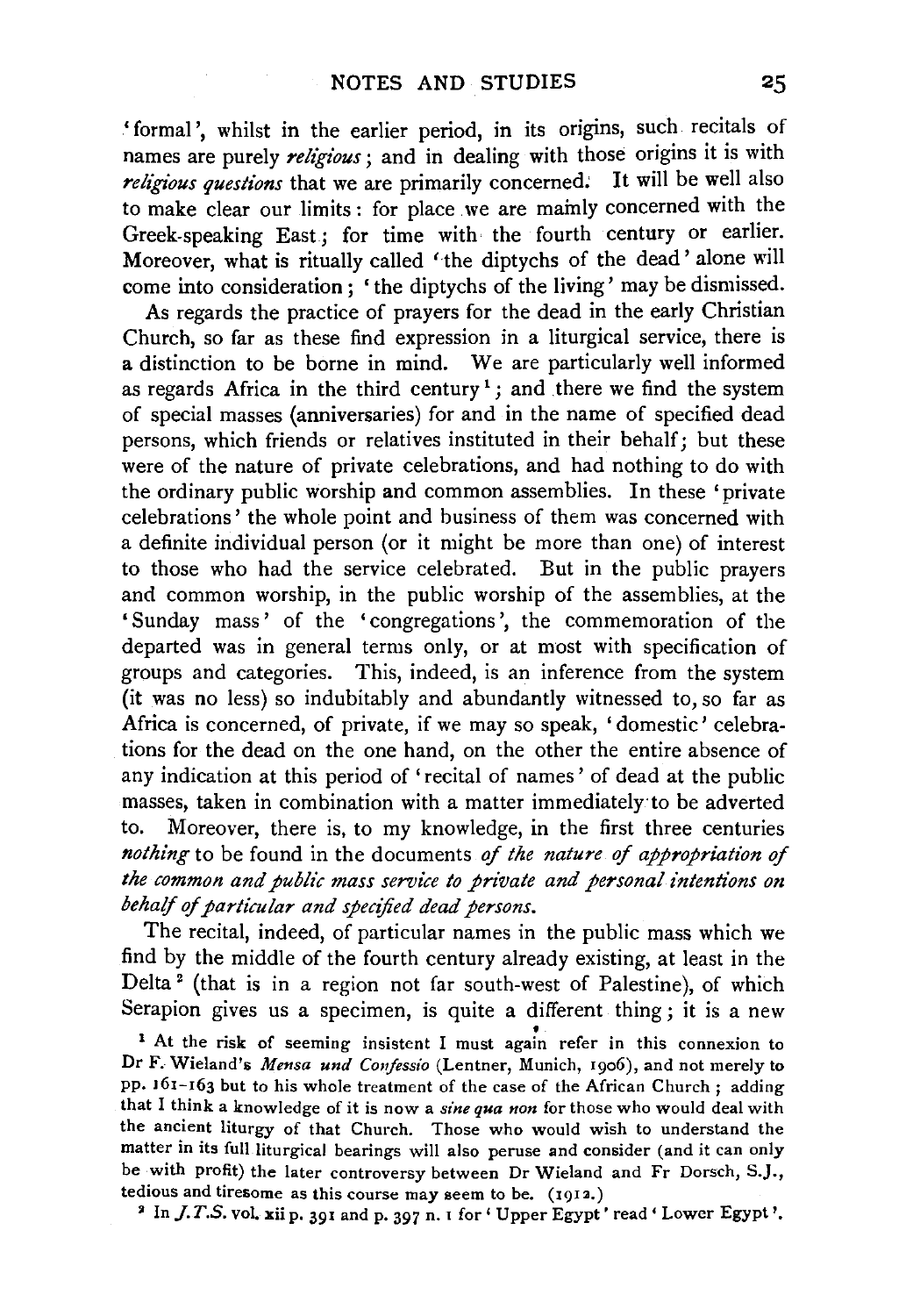departure, and that not merely in a matter of form, but in religious idea. Here we find the religious mind, zealous on behalf of its dead, no longer content with the mere generalities of the prayers of the public liturgy, but the very public liturgy of the church and the common prayer of all the assembly, the mass now in course of being celebrated, is, by the introduction of a public recital of particular and individual names of dead, viewed as, and in some way intended to be, specially appropriated to the particular benefit (over and above the common scot and lot provided for by the traditional practice) of a few select and specified individuals. In what particular sense this innovation was conceived by its promoters it is not important, and might be vain, to define ; the common experience of pious movements in all ages tells us that the very persons who initiate such kind of novelties are precisely those not in the habit of first thinking out the meaning of what they do and induce others to do. Certain it is that the introduction of the practice interesting us here has introduced also ambiguities and complications as to the *rationale* of the matter which the keenest theological wits have, up to the present, not been able quite fairly to smooth out.

Before we go further, it may be well that we should observe that the recital of names of' offerers' existing in the fourth century in the West stands on quite a different footing, and has quite other implications than those attaching to the public recital of the names of a few select dead persons in the public mass.

This recital of names of dead persons at such public and common service could, it is obvious, have been made conveniently and suitably at many points of the service, or even before the service began, or else before the mass of the faithful. As a matter of fact the extant liturgical texts of churches of that region in which the recital of names of particular dead persons in the public eucharistic service or mass is first evidenced -I mean the region whose shores are washed by the waters of the Eastern Mediterranean-all agree in assigning this recital to one and the same place ; namely that point of the General Intercession at which is made a commemoration of the dead in general terms, whether that Intercession be found (as in 'Mark') before the consecration, or after it.1 In a word, in these liturgies the 'names', 'the diptychs ', appear

1 When writing Observation Ill on *Narsai(1909)* I said (p. 111) that there seems to be no evidence which would allow us to say positively at what point of the service 'the diptychs' were read at Antioch. But at the point which we have now reached (see *].* T.S. April 1911, pp. 400-401 ; and, I may add, the present Comment) in clearing the history of ' diptychs' (a question which I did no more than open in that Observation), the reservation made in 1909 is no longer necessary, and I feel that we may now assert with some confidence that the diptychs must have been in use at Antioch by the close of the fourth century, and that their place was at the point of the Great Intercession indicated above in the text. (1912.)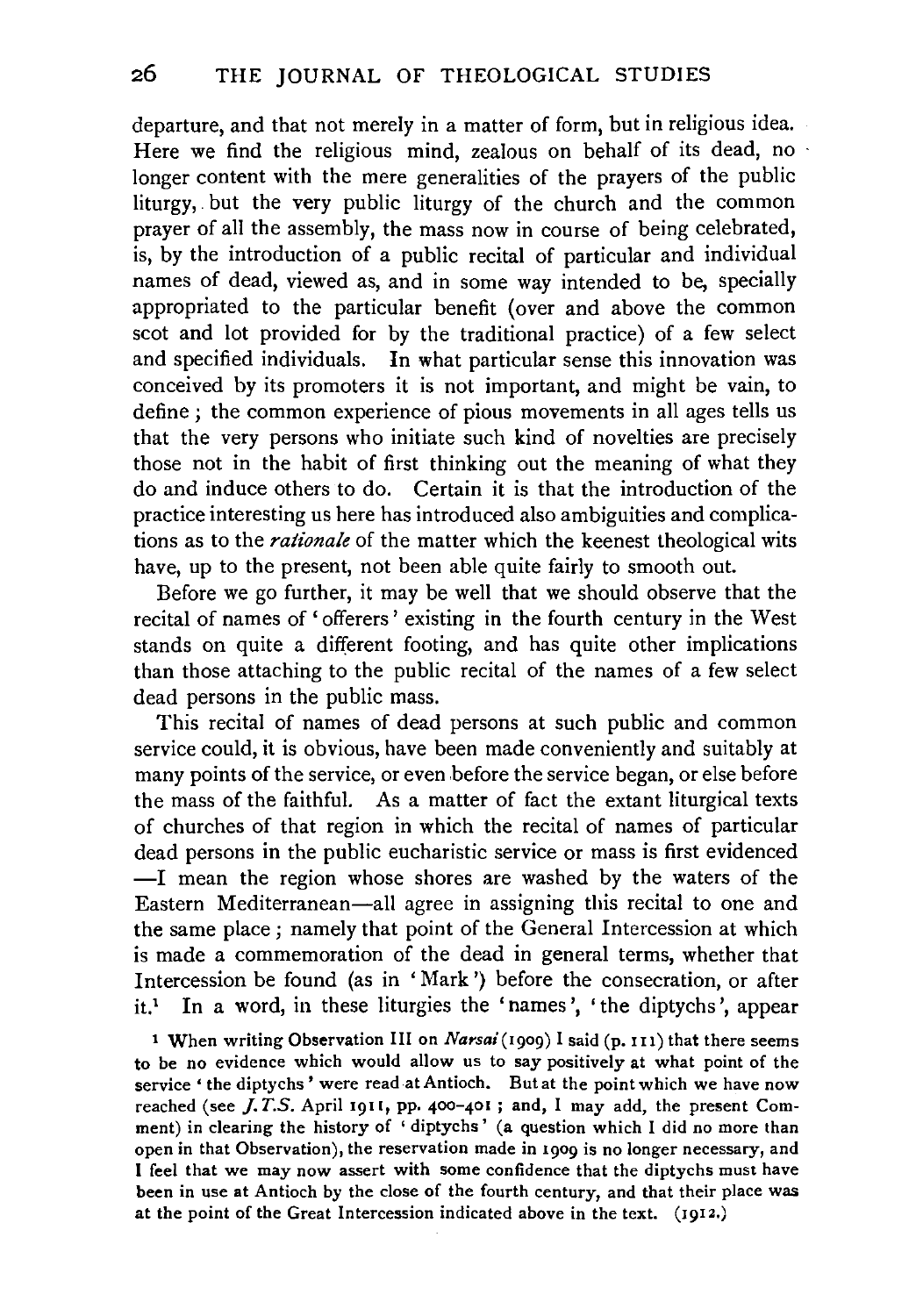as an extension (in another sense, as a special orientation) of that general commemoration of the dead in special classes or categories found in the liturgical forms of ' Great Intercession', and expressed in a summary way by Cyril of Jerusalem (Catech. myst. v 9) as 'for the deceased holy fathers and bishops and in a word all of ours who have already fallen asleep<sup>,</sup> (άπλῶς τῶν ἐν ἡμῖν προκεκοιμημένων)-all our dead.

As regards this combination of the diptychs of the dead with the Great Intercession, the contrast afforded by Serapion is, I think, of special interest in view of the unanimity on this point of the other Greek Liturgies.<sup>1</sup> And this contrast is heightened in that Serapion is the only one of those Liturgies in which the Great Intercession falls outside (and also before) the anaphora. Moreover, in Serapion instead of one continuous 'Great Intercession ' there is a series of separate prayers (Nos.  $22-27$ ) for different classes of persons; and no General Intercession is embodied in Serapion's 'canon' or 'anaphora' ( $\epsilon \psi x \gamma$ )  $\tau$ ov  $\pi$ *po* $\sigma$  $\phi$ *ópov* it is called in Serapion, title at p. 4, cf. p. 21 l. I, Wobbermin's edition in *Texte und Untersuchungen,* N. F. ii 3b, 1899). These separate Prayers of Intercession (or of blessing) were, according to the order of Serapion's liturgy, all said *before* the 'canon' or 'anaphora'; and in order that there should be no mistake about this there is that rarity in earliest liturgical books,<sup>2</sup> a special rubrical direction on the subject: 'All these prayers are performed before' the 'anaphora'  $(\pi \rho \delta)$ *Ths* εύχης του προσφόρου p. 21); this is one of only two rubrics in the book ; the other relates to the recital of the names of the dead in that clause of the anaphora which is a prayer for the dead.

In the 'anaphora' of Serapion, immediately sequent on the Invocation for the descent of the Logos on the gifts, comes a prayer for communicants; thus  $:=$ 

'That the cup may become the blood of the Truth' [S. P. C. K. volume, p. 63; with these words ends the Invocation; the text then

1 In what follows I adopt the translation of the lately deceased Bishop of Salisbury: *Bishop Sarapion's Prayer-Book,* Brown & Co., Salisbury, 1899, a reprint 'in a limited issue', and with a 'tentative Introduction' (pp.  $3-14$ ), from the *Salisbury Diocesan Gazette*; and eleven years later (1910), with the advantage of mature consideration, and other help, the second S.P.C.K. edition in the series of' Early Church Classics' ; the Introduction occupies pp. *7-59·* What follows in the text is written with the little S.P.C.K. volume always in hand and under my eye. I would specially mention in this connexion the following :- The titles or headings within square brackets, whatever the type used, pp. 63-64, 83, 89, introduced with a view to bringing the prayers under the scheme of Liturgical Systematics; and in the Introduction the fully elaborated *schema* for Serapion at pp.  $36-41.$  (1912.)

<sup>2</sup> It is worthy of notice that in the 'Clementine' Liturgy the 'rubrics' are (comparatively speaking) both numerous and full.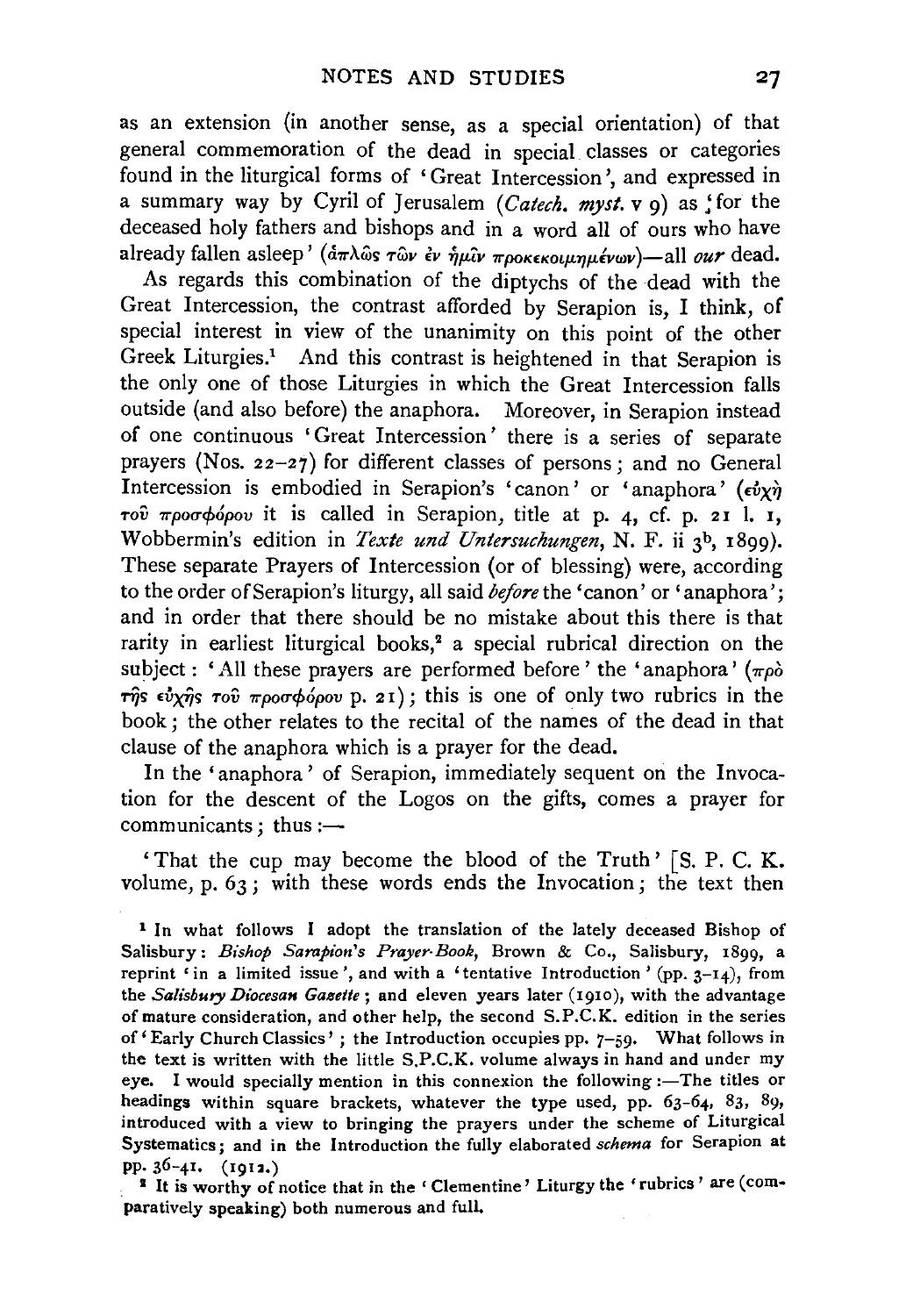proceeds:] 'and make all who communicate to receive a medicine of life for the healing of every sickness, &c.  $\ldots$ . For we have invoked thee, the uncreated, through the only-begotten in holy spirit. Let this people receive mercy ... let angels be sent forth as companions to the people for the bringing to naught of the evil one and for the establishment of the Church<sup>'</sup> [then comes the clause of prayer for the dead; and then the 'anaphora' proceeds:  $\int$  'Receive also the thanksgiving  $\lceil e^{i\theta} \chi a \rho u \sigma r \rceil$ of the people, and bless those who have offered the offerings and the thanksgivings  $[\tau \alpha \pi \rho \omega \phi \phi \rho \alpha \kappa \alpha \omega \tau \alpha \sigma \omega \sigma \omega \sigma \omega \sigma \omega \sigma \omega]$ , and grant health ... of soul and body to this whole people through the only-begotten Jesus Christ' &c. (doxology). (S. P. C. K. volume, pp. 63-64.)

What are we to think of these two pieces of prayer which are disjoined by the prayer for the dead? Who are the subjects of it? Who are those described as 'this people', 'the people' (twice), 'this whole people  $'$ ?<sup>1</sup> The question may be asked: do the two portions of text, disjoined by the clause of prayer for the dead, really relate to one and the same class of persons, and those persons the people present in church, the communicants?

Before attempting to frame an answer to this question, the following considerations occur as necessary to be borne in mind :-

(I) Any one acquainted with the Greek Liturgies, 'James' and 'Basil', 'Clement' and 'Chrysostom', and the Egyptian 'Mark', will recall how there comes immediately sequent on the Invocation for the 'making', &c., the Body and Blood of Christ by the descent of the Divine Spirit, the Holy Ghost, a formal prayer for communicants.

( 2) Moreover, it is important to recall the earliest history of the practice and duty of holy communion, how it was (at all events up to Serapion's time) an incident, an inevitable incident, of attendance at the ordinary Sunday service of divine worship; how all those baptized and in full enjoyment of church fellowship present at the service were actual communicants, even the children.

(3) There is a third point, and it needs to be dealt with at some length, namely, that 'congregationalist' sense (if I may so speak) characterizing the Christian life and the Christian assemblies and the Church services, which is clearly perceptible in documents of the second and third centuries, the expression of which, however, is singularly weakened by the close of the fourth. A ritual sign of this 'sense ' which should appeal to the liturgist is the stress laid on the offerings of the people, especially of the bread and wine for the communion. A living and convincing expression of what I have called the 'congregationalist' sense in early Christian church life is given by the Syriac Didascalia.

<sup>1</sup> What follows has been written this year after I took out the old papers to look at again. (1912.)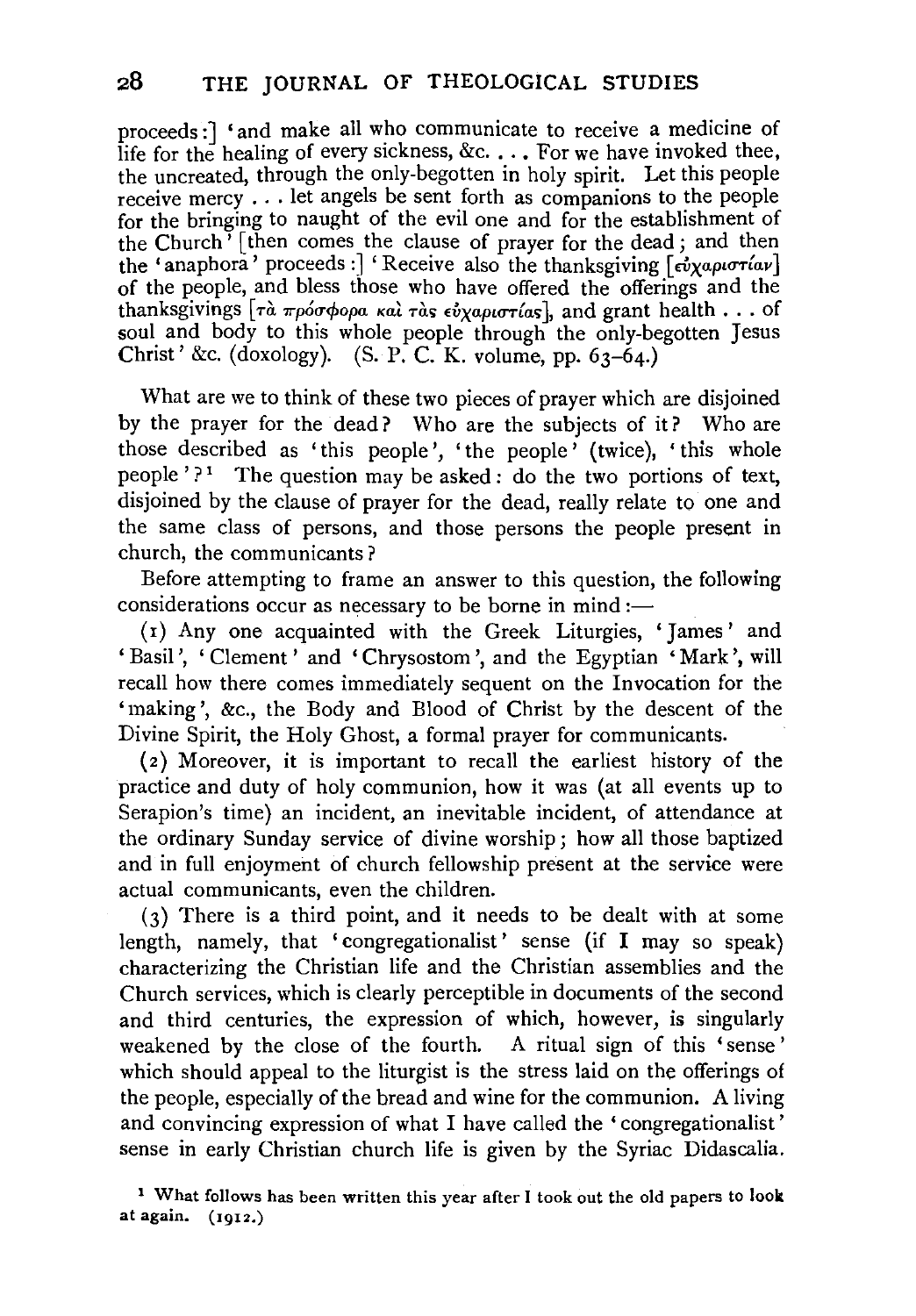' There is', says H. Achelis, who had studied the book more carefully, perhaps, than any one else, 'a particular charm in drawing out the picture of Christian life which the Syriac Didaskalia affords us; for there is no other ancient Christian document from which we are able in anything like so complete a way to gain such accurate information as to all sides of the congregational life (Gemeindeleben)' *(.Die synsche .Didaskalia* p. 266). In his second dissertation on the work he has carefully gathered together for us all the details; yet, to gain a due and just impression of the life, the book itself (from, at all events, ch. 10, that is) must be read. It is true that a sense of the 'Catholic Church', and of a Catholic communion, is present as a living and real idea, as the sum and expression of the one communion and common belief of the Christian churches throughout the world, but not yet that organized realization of the idea, that 'Catholic and Apostolic Church', that 'Catholica ', exclusive and proscriptive, as found subsequently to the legislation of Theodosius I by the closing years of the fourth century. Full as is the account of 'Church life' in the Didascalia, we look to it in vain for a description of the Church services themselves, their details, and the kind of prayers said at them; of the Eucharist itself what is said is indeed curiously meagre; although-and this (for a reason already indicated) is, I think, quite significant-the most important and interesting passage relating to the subject deals with the question of the offering of the bread and wine by the people.

I venture to think that so far as the Eucharistic Service is concerned, at least from the Eucharistic (or Consecration) prayer to the end, the Prayer-Book of Serapion (after allowing for certain Egyptian or Alexandrine features which can be distinctly specified and perhaps circumscribed) presents us accurately with a specimen of the sort of prayers said in this part of the Eucharistic Service in the quarter where the Didascalia was written; not, I hasten to add, of course, verbally the same, but in spirit (I might almost add, as if in date) identical. We have not, indeed, textually the anaphora of the Didascalia community, but the next best thing, a veritable own brother. However it may be with such an obviously personal 'view', one thing will be clear to the attentive reader of Serapion : namely, that it is the dominantly 'congregational' phase of Christian developement which still finds full religious-ritual expression in his 'Prayer-Book', late as is its date. Of this I think no one will entertam a doubt who will compare the first six items of the 'Prayer-Book' ( $=$  the consecration and communion prayers) with the corresponding portion of (say) the 'Liturgy of St James', whether in its Greek or in its Syriac form (Br. pp. 50 sqq., 85 sqq.). In the prayers following the consecration prayer in 'Serapion' (No. 1 of the Book) we have the same sort of mention of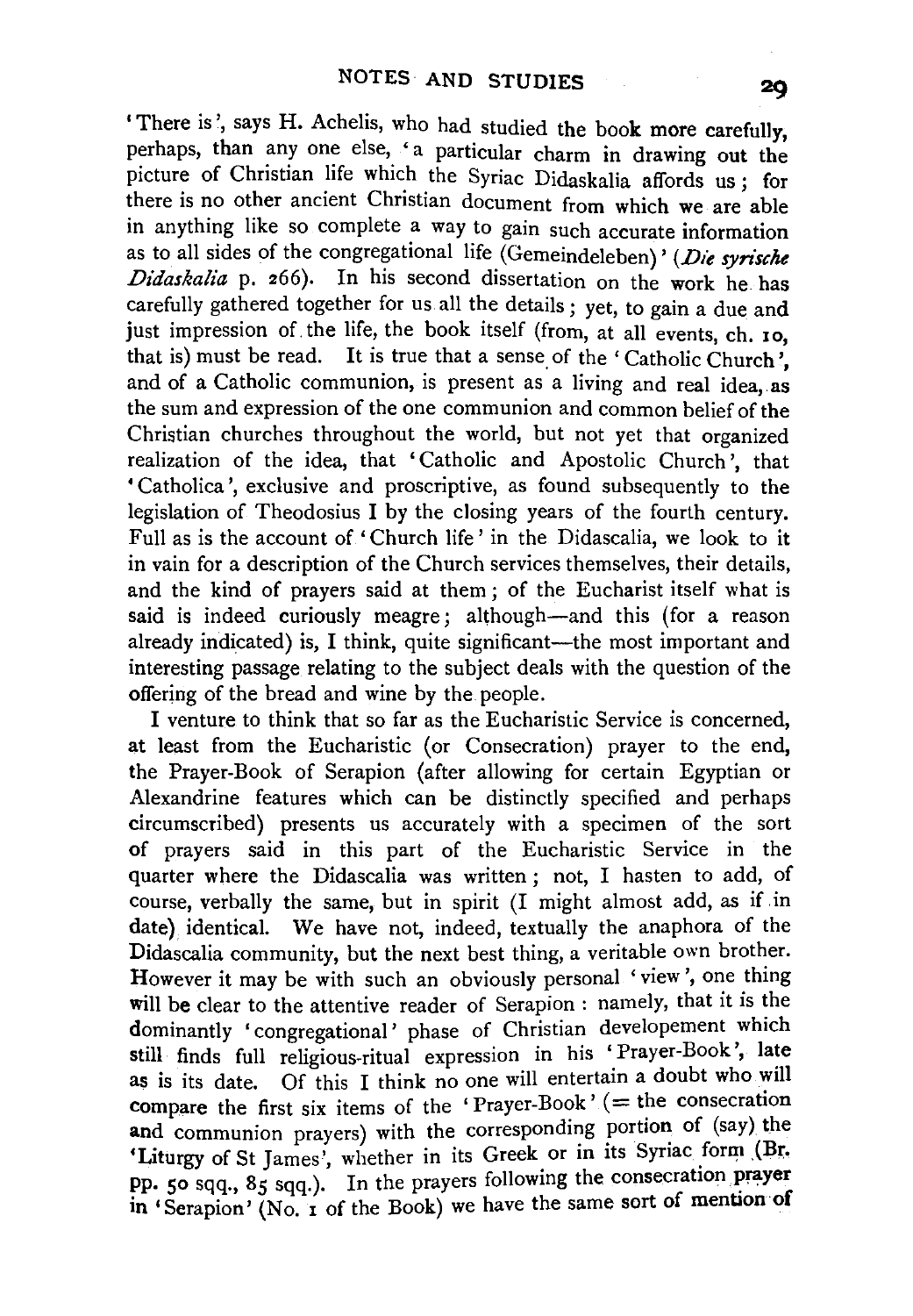'the people', 'this people', in the obvious sense of this congregation, the people here present, a congregation of communicants (Wobbermin, p. 7 ll.  $I-3$ ,  $5-6$ ,  $I3-I4$ ; p. 8 ll.  $7-8$ ). When, then, it is said in the concluding portions (Wobbermin, p. 6 ll.  $5-12$ ,  $15-24$ ) of the consecration-prayer of Serapion (separated as they are by the clause of prayer for the dead, ll.  $13-15$ ): 'let this people receive mercy' (l. 10), 'let angels be companions to the people' (ll.  $11-12$ ), 'receive the eucharist of the people ' (l. 18), 'grant health . . . and advancement of soul and body to this whole people' (ll.  $20-21$ ): the kind of people which the composer of this prayer has in mind when writing, is (so it seems to me) one and the same in both of the parts of the prayer which are now separated by the 'dead ' clause ; namely, those here present and about to be receivers of that Eucharist upon which the blessing of God had just been invoked.

It appears to me, then, that to treat the concluding portion of the 'eucharistic' (or consecration·) prayer of Serapion which follows the Invocation (as is done in the late Bishop of Salisbury's little volume 1) as if it were an incipient 'General Intercession', a first elementary sketch of this sort of prayer, is not merely to obscure, or even to obliterate, the real nature of this part of Serapion's eucharistic prayer, but it is also to introduce a wrongly conceived suggestion, calculated to lead the reader astray in regard to that particular detail in the eucharistic service of this 'Prayer-Book' which is, if not the most singular, yet precisely the most important liturgical feature of this precious relic of Christian antiquity. The most singular feature, that which seems chiefly to attract our attention to-day from its bearing on disputes, is doubtless the Invocation of the Logos ; but the feature which is most important for the history of Greek liturgical developement in the critical period (that is, the fourth century) is the placing of the Intercession in the service before the canon, with an express rubric on the subject. For by this the ' Prayer-Book' preserves the earlier order of the eucharistic service antecedent to the developement found e. g. in the Liturgy of the Apostolic Constitutions; an order (as I consider) which must have been universal in the third century. I mean one 'in which the passage from the consecration to the communion is direct and without intervening "Great Intercession"', the intervening prayers (if any) 'relating to and bearing on the communicants themselves and their approaching act of communion' (J. *T.* S. xii p. 395). Such order is preserved for us still quite clearly in the Anaphora of the Ethiopic Church Ordinances

<sup>&</sup>lt;sup>1</sup> See the titles lettered D E F pp. 63-64, and cf. also pp.  $40-41$ . It will be observed that the references given at this latter place to the liturgies of ' Mark', 'Coptic Jacobites', and 'Abyssinian Jacobites', are references to quite other parts of the service.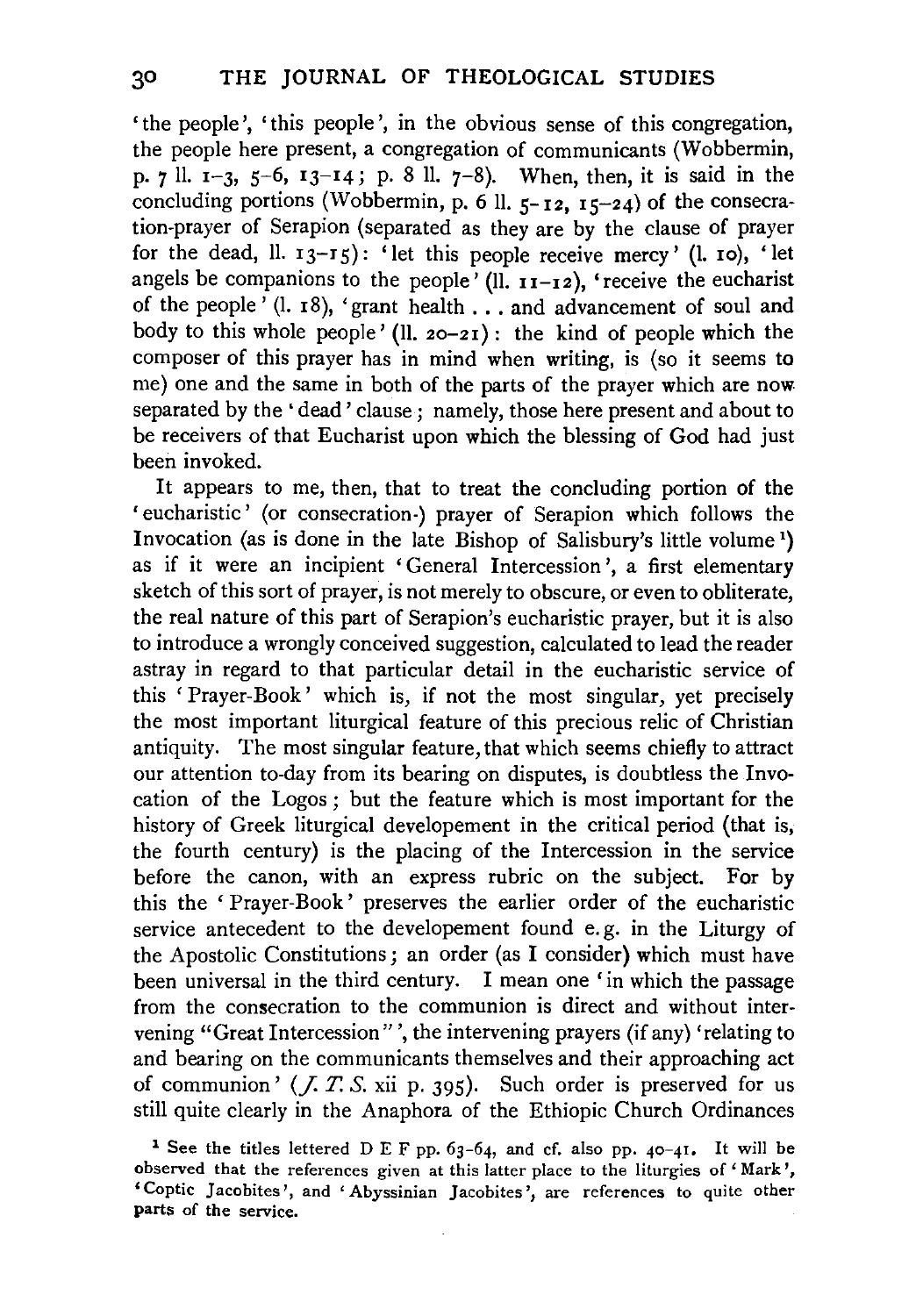(Er. pp. 189 sqq.), and (if I may venture to refer to a document which seems so greatly, or even generally, discredited among the liturgical experts) the Roman Canon.<sup>1</sup> This is also substantially the case (though not so obviously) in the primitive and native liturgy of the East-Syrian Church, called the Liturgy of Addai and Mari or of the Apostles (Er. pp. 288 sqq.). It is the case also with the liturgies of Gaul and Spain.

If I had then to give a name to and classify the concluding part of

<sup>1</sup> The precise character of the (now proverbial) 'dislocation' of this prayer can be expressed in a simple formula which will make the case obviously clear. On the revival of liturgical studies consequent on the Oxford movement, the late Dr J. M. Neale gave two specimens of parallelizing the Liturgies : in the *Tetralogia Liturgica,* 1849; and (in translation) in the *Introduction* to the *History of the Eastern Church,* 185o. In the former work he printed in parallel columns 'St Chrysostom ', the Mozarabic, 'St James' and 'St Mark' ; in the latter (pp. 380-459), for the preanaphoral part of the liturgy, 'St Chrysostom ', the Armenian, 'Coptic St Basil', and, 'as the connecting link of the Eastern and Western Rites' (p. 379), the Mozarabic; for the anaphora (pp.  $530-703$ ) eight texts are given: 'St Chrysostom', the Armenian, 'St James', 'St Basil', 'St Mark', ' Coptic St Basil', the Mozarabic, and, as representative of the rite of the Eastern Syrians, the Liturgy of 'Theodore ', which hitherto had 'never appeared in English' (p. 529). The *Tetralogia* seems to be now a forgotten book, and the *Introduction,* besides being rather scarce, seems, so far as the translation and parallelizing of the liturgies are concerned, in much the same plight. But they both seem to me still very useful to the liturgical student, and not the less so inasmuch as they present so much mere white paper. In the preface to the *Tetralogia,* with that simplicity and candour of his which altogether counterbalances all the ignorances and errors which at this time of day may be easily objected to him, Dr Neale expresses the results on his own mind of the task he had undertaken : 'At quam primum me huic operi accinxi (he says) vix dici potest quam paene molestiarum undique molibus obruebar ... tam immane inter se differunt Liturgiae Orientales ut vix communis ratio conferendi eas inveniri possit' (pp. xi, xli); and on this note he continues to the end of the Preface. A generation later another method was entered on, that adopted by the Rev. C. E. Hammond in *Liturgies Eastern and Western* (Oxford 1878). This method consisted in cutting up the Liturgies into sections (to each of which a more or less technical name was given), eighteen in all, designed to exhibit the 'Rationale of the Service', the sections being (for purposes of formulation) designated by the letters A to T. The portion corresponding to the Roman Canon in the correct formula is :  $L + M + N + O$ . The Roman Canon on this system results in the formula :

 $O(a) + [? N] + L + M + [? N] + O(b).$ 

The only difficulty that I find in this newer method, which evidently shews the 'dislocation ' of the Roman Canon at a glance, is that it proceeds on the basis of a late developement in the history of Liturgy ; and hence, however convenient for the delivery of a ' Lehre der Liturgik ', or a 'System of Liturgick' in the lectureroom of a theological seminary, when used as a Ductor Dubitantium through the obscurities and perplexities of the earlier history of the Eucharistic service, I must confess, judging from my own experience, that it positively increases those per• plexities as we try to thread a way through the mazes of that history.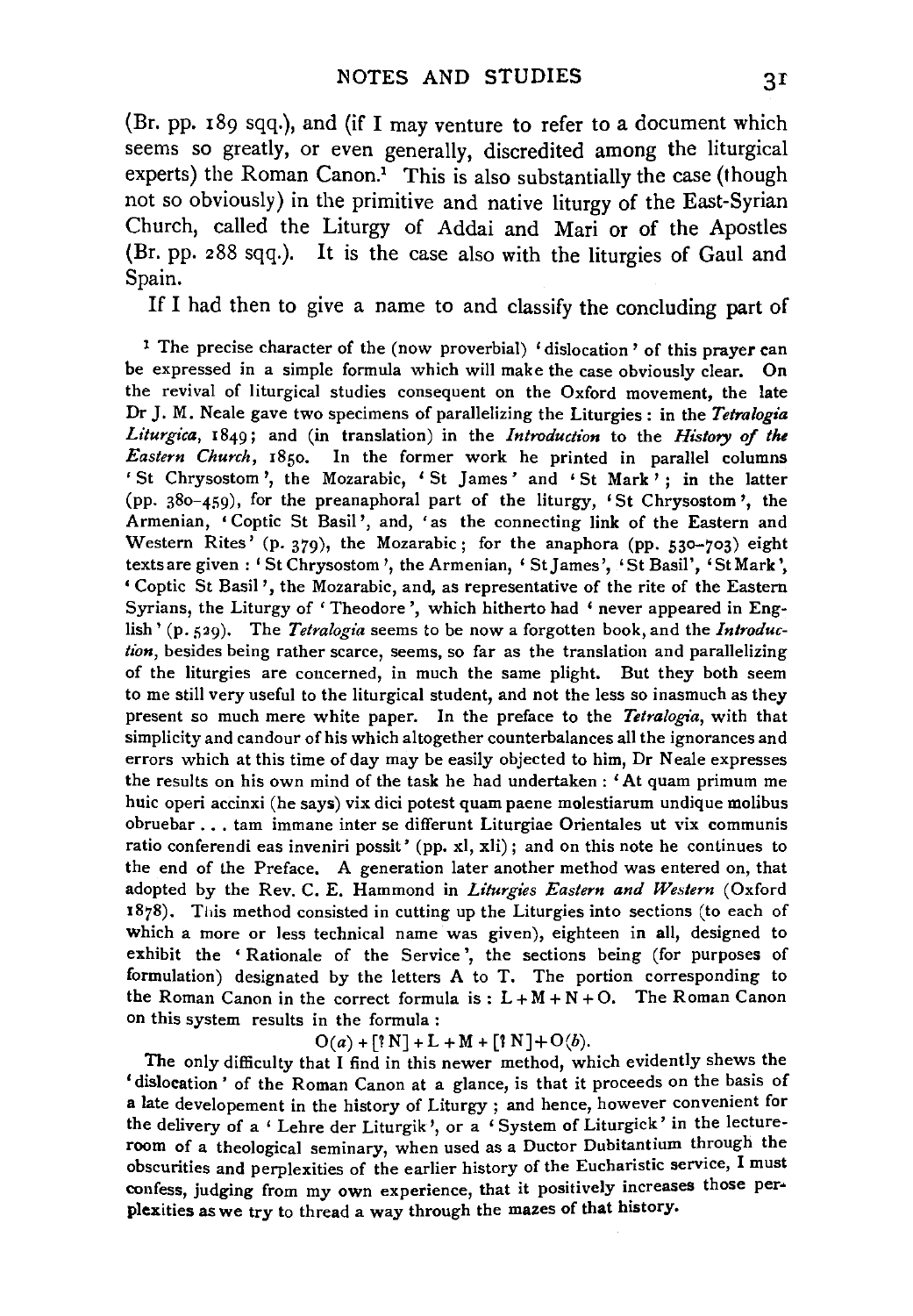the Eucharistic Prayer of Serapion (Wobbermin, p. 6 ll.  $5-12$ , and l.  $15$ to the end; S. P. C. K. volume, p. 63 1.  $17$  ' and make all' to p. 64 l. 6, and 1. I6 to end of page) I should describe it as Prayer for the Communicants, instead of, as in the Bishop of Salisbury's volume: ' C. [part of Invocation'; 'D. The Intercession for the Living'; 'F. Prayer for those who have offered.'

Before going on to consider Serapion's clause of intercession for the dead I should like to make two remarks.

I. First for some words as to 'the diptychs ', and I should like to think of them as the last I shall have to write on this particular subject. No one can be more sensible of its dull and wearisome character than I, no one can be more thoroughly tired of it; though it is also true that the subject has a side of human interest, which would prove attractive to the philosophic mind of cynical tendencies. But, liturgically, there was absolute necessity to put 'the diptychs' in their right place in the service in the different rites, before it could become so much as possible to deal with a firm hand with a matter of vital importance for the true appreciation and understanding of the early history and developement of Christian liturgy, namely, the place of what the systematists call 'the Great Intercession' in those rites. Looking round now I think that, so far as I can see, the question of ' the diptychs' has been cleared, with a single exception; that is, 'the diptychs' and Serapion. In turning to the Bishop of Salisbury's volume I find at No. 27 (one of the pre-anaphoral intercession prayers, p. 89) this title in brackets: 'Prayer and fixed diptychs on behalf of those who make offerings ', and a dozen lines below, between these words of the prayer 'Receive us, 0 God of truth' and ' Receive this people', the following sub-title inserted in brackets : 'Fixed diptychs'; see also the *schema* in the Introduction, p. 39 (B). I find in the volume no explanation of any kind whatever of this title and sub-title, and thus am thrown back on myself to find the meaning or justification of them. This being so, I observe  $(a)$  that there is no ground or evidence whatever in Serapion's Prayer-Book itself for supposing that any 'diptychs' were said in the course of the pre-anaphoral intercessory prayers;  $(b)$  that the general history discountenances any such idea as the use of 'diptychs' in Serapion's days, inasmuch as the recital of names at this time was in the still elementary stage of a practice of piety and devotion, whereas the ritualism of 'the diptychs' is unknown to history until the fifth century. My intention, however, is not to criticize but to do something else. Needless to say that any treatment of the subject of Serapion and 'the diptychs' in which evidence, or reasons that will bear reflexion and examination, may be adduced, will receive from me careful and respectful consideration. But meantime I would-may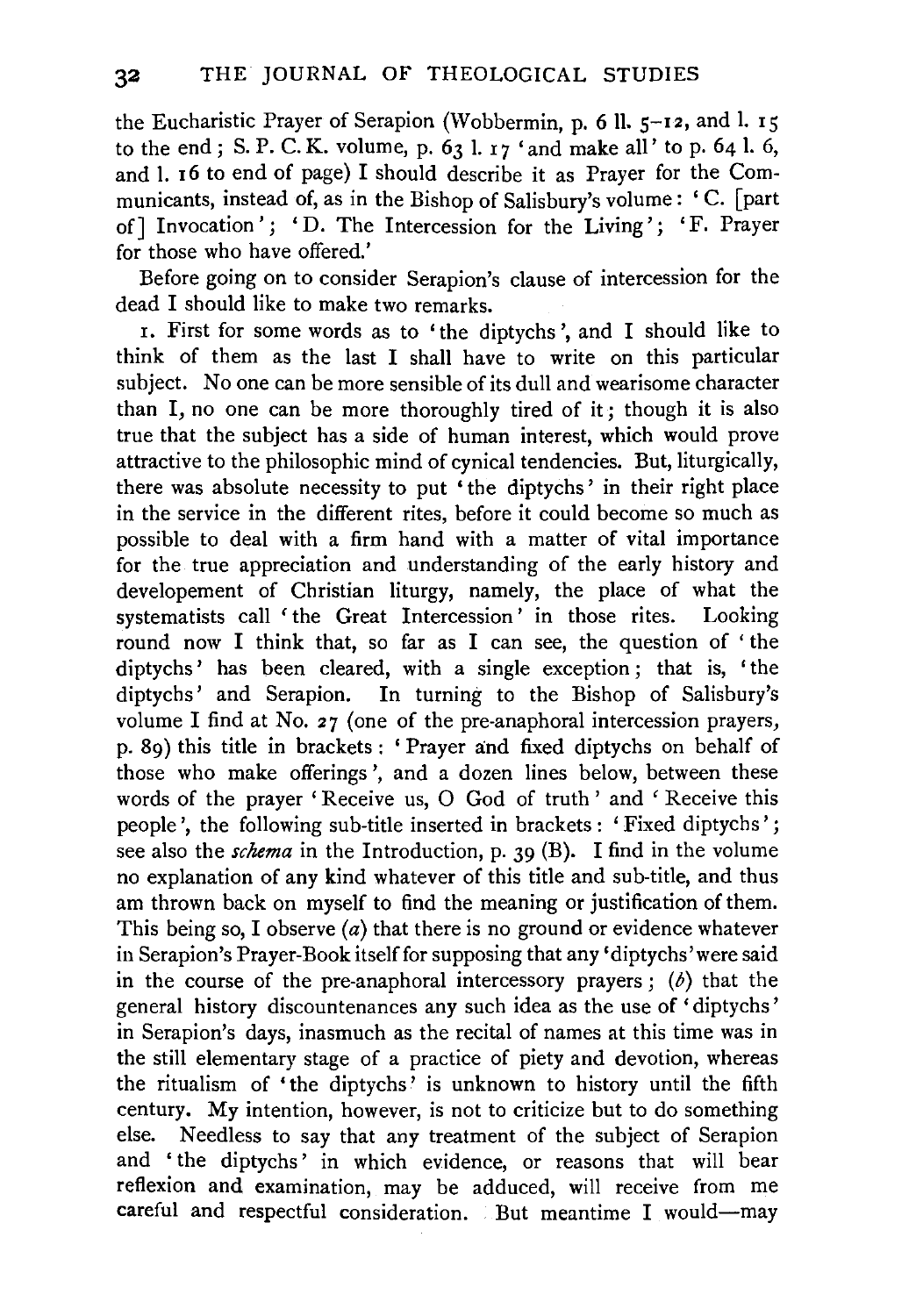I say, as a layman writing in a journal professedly theological ?earnestly and most respectfully beg that questions of this kind or novelties proposed, in a subject so difficult and obscure as Early Liturgy, may not be treated as the case of the diptychs is treated in the late Bishop of Salisbury's little volume.

2. I should like to observe that the considerations which have been developed in this Comment generally are not such as concern merely those persons commonly nowadays designated by the name of liturgical experts. On the contrary, they are a matter of concern to all enquirers who are interested in and pursue the study of the early history of the Christian Church, and in particular of early Christian religious life; whereof public worship and the church service is an item of (as I believe) primary importance. And I would add that it is precisely this class of enquirers, in touch with many sides of early Christian feeling, thought, and belief, to whom in the last resort it will fall to pass a definitive judgement on the sort of questions and ideasessential part though they are of the strictly liturgical 'discipline'—that have been dealt with above.

Duly to understand the questions that arise out of Serapion's Intercession for the departed, which comes in so abruptly in the middle of a prayer for the communicating congregation, there should come in here a preliminary enquiry on one point, one small point, of detail, namely, the manner and style of formulation in the Greek Liturgies of the items and clauses *of the* ' *Great Intercession',* and the form of words introducing each clause, but more especially the first. But I prefer to hold over this enquiry to form the subject of Comment IX. That enquiry will be concerned with a mere comparison of texts, and may be felt to delay the 'action' of the present argument unduly; and so I come at once to give the reader my  $\cdot$  view ' or  $\cdot$  conclusion ' in regard to *the place* of the clause of intercession for the dead in Serapion's Eucharistic Prayer, with its specification of names of individual persons. But here it is necessary to say that I can do no more than offer my opinion, my 'view ', and explain how I come by it ; for no means exist, so far as I can see, for applying to the case any process that can justly be termed a real *verification*. I would add, however, that slight and unimportant as on the surface the matter to be enquired into may seem, it is on this one matter of prayer for the dead in the Eucharistic service that the actual line of developement taken in Christian Public Worship depends more than on any other single factor.

What I have now to say falls under three heads:  $(r)$  a passage of St Cyril of Jerusalem (Catech. Myst. v 9-10), as to which see already in *Narsai* p. ror n. 3; (2) the conditions and circumstances in which we VOL. XIV. D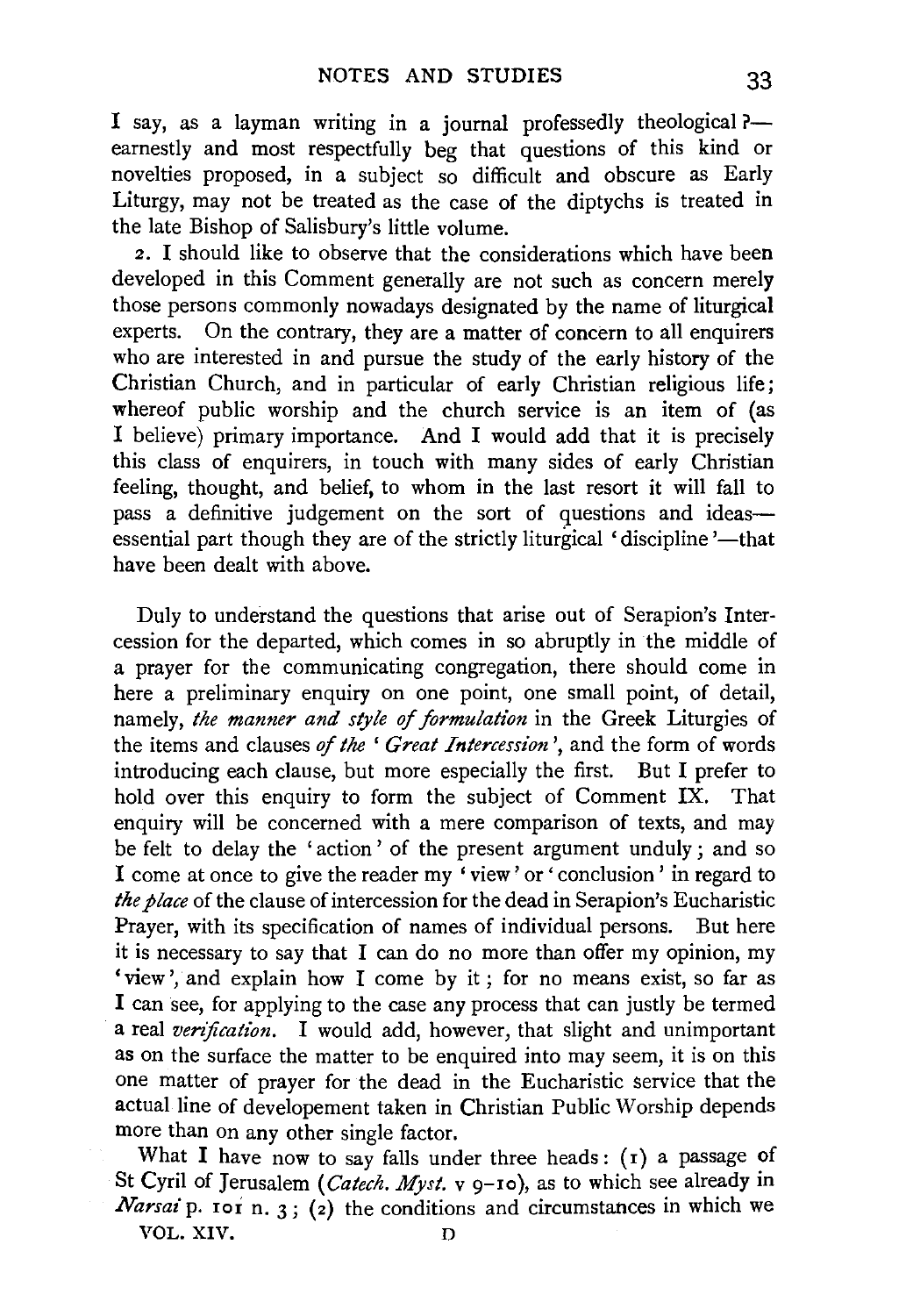find the Intercession for the dead in Serapion;  $(3)$  the position held by the Church of Jerusalem in the mind and esteem of the new 'Christian World' when Constantine had built the church of the Holy Sepulchre there.

r. In *Narsaz" (loc. cz"t.)* it was said that Cyril had not in view in the passage there quoted 'an objection to prayers for the dead as such', and that 'no word of condemnation or disapproval comes from him of the "many"' whose objections he undertakes to meet. In this connexion it will be instructive to compare and weigh the treatment of the case of prayer for the dead by Epiphanius *Haer.* 75, against Aerius. Of course, I need hardly say that the whole of this section, this 'heresy', must be read and considered before we are in a position to profit by that part of it which concerns us; and that we must bear in mind Epiphanius's habitual tone and temper which come out remarkably well in *Haer.* 75. Two points stand out as of interest:  $(a)$  the way in which, the words by which, he introduces the subject;  $(b)$  the way in which he meets the objection made. As regards (a): Epiphanius represents Aerius as making his objection thus: τίνι τῷ λόγω μετὰ θάνατον ὀνομάζετε, φησίν,  $\delta\nu\delta\mu$ a*ta T* $\epsilon\theta\nu\epsilon\omega\tau\omega\nu$  . . . (Migne *P. Gr.* xlii 502 A); and when he comes to the confutation of Aerius, Epiphanius introduces the case thus :  $E\pi\epsilon\iota\tau a$ *8£ 7r€pL TOV ov6JJ-aTa A.iyuvTWVT€A€VT'Y}UaVTWV •••* (col. 5I3 B). From the statement of both the objection and the case it would seem clear that the occasion, the cause, of the objection being taken was recital of *names.*  As regards  $(b)$ : in comparing the manner in which the two apologists meet objectors, we find Cyril and Epiphanius agree in classifying the dead of whom  $\pi_0\omega\omega\mu\epsilon\theta a$   $\tau\gamma\nu\mu\nu\gamma\mu\eta\nu$  into two classes, though in the latter writer the distinction is not made with the same sharpness and clearness. of point as in the former. One class is the class of 'sinners', our brethren deceased for whose salvation we hope, and these we make mention of that we may entreat the mercy of God on them; the other class we mention is that of ' the just' : fathers and patriarchs, prophets and apostles, &c., that we may glorify God on account of them. It is in the reasons given by the two writers that the contrast between them is so significant. To Epiphanius (whilst, of course, insisting on the profit to dead brethren of our prayers for them) a chief and principal recommendation of the practice, that which he puts in the forefront, is that it helps to strengthen the belief of the survivors in the communion of saints, of which St Cyril says nothing ; whilst on the other hand Epiphanius is entirely silent on the point of the consideration which Cyril puts forward, namely, that such prayer is of the greatest service  $\mu \epsilon \gamma \omega \tau \eta \nu$  ov $\eta \sigma \nu$  to the dead if made when the Holy and Awful Victim is lying there and then on the altar after the consecration (k~p ,ijy *-tj B£t}trt<; d.vacp£p£Tat,* rijr; *tly{ar; KaL cpptKWiJ£uTaT'f}<; 7rpOK€tfJ-iv'f}<;*   $\theta$ vo*ias*) (Catech. Myst. v 9).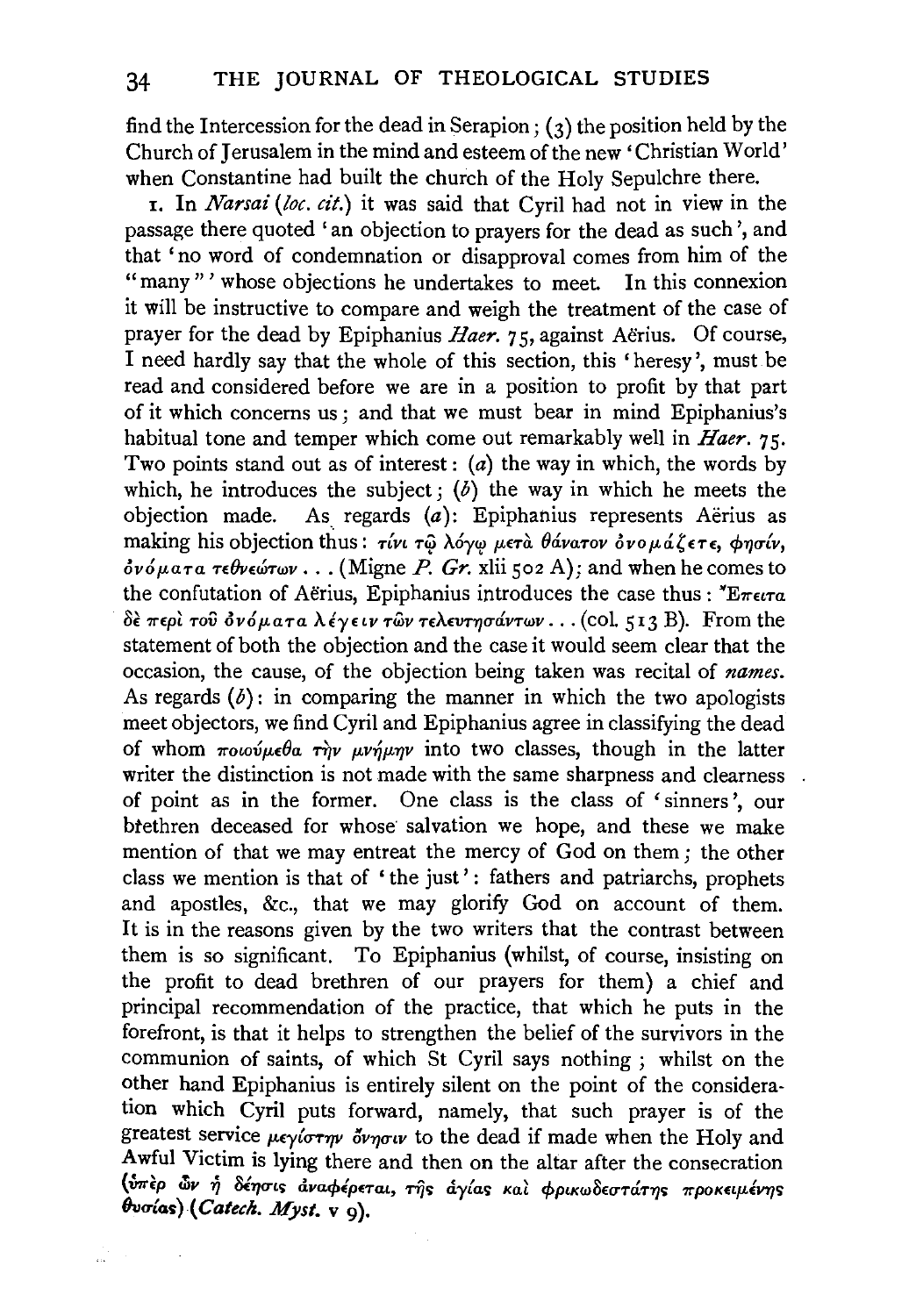It is only hen, having delivered this point of definite teaching in a positive and simple manner to the new converts, that St Cyril lets them know they must be prepared to hear 'many' who do not share this point of view; and will hear it said : 'What is the profit to a soul departed from this world in his sins, or even without sins'-not, be it observed, if we pray for him or her, but-'if mention be made of him in the prayer?'  $(\epsilon \alpha \nu \epsilon \pi)$   $\tau \hat{\eta}$ s  $\pi \rho \sigma \epsilon \nu \chi \hat{\eta}$ s  $\mu \nu \eta \mu \sigma \nu \epsilon \nu \eta \tau \alpha$ . Is the  $\pi \rho \sigma \sigma \epsilon \nu \chi \hat{\eta}$ here 'prayer' in a general way? or that prayer whereof it is said 'intra in cubiculum tuum', &c. (Matt. vi 6)? or is it prayer said in the Christian assembly for public worship? Seeing that this lecture of St Cyril to the new converts is exclusively designed as, and is devoted to, an explanation of public worship, of what these new Christians will see and hear in the celebration of the mass, it seems to me more reasonable to suppose that when he says επί της προσευχής, what Cyril means is public prayer, is, indeed, the 'canon' itself of the 'mass' which he is actually explaining. And on a consideration of §§ 9 and 10 of *Catech. Myst.* v, it will be seen 'that we are in fact here in Cyril in presence of those ideas possessing the mind of Chrysostom at Antioch and Constantinople a generation later', for which see *J. T. S.* xii pp. 394-395, 400-401.

Indeed, left to myself, and until the whole case, with all its conditions taken into account, is otherwise and better explained to me, I consider that the phrase of Cyril  $\tau i$   $\phi \phi \epsilon \lambda \epsilon \hat{i} \tau a \psi \nu \chi \hat{\eta} \dots \hat{\epsilon} \hat{a} \nu \hat{\epsilon} \pi \hat{i} \tau \hat{\eta} s$ *-rrpocrwx7Js p..vTJp..ovo5YJ-raL* refers not to prayer for the dead, in general and as such, but to what Aërius (in Epiphanius) means when he says *dvoud*- $\zeta$ <sub>erε</sub> *δνόματα τεθνεώτων*, and Epiphanius when he says περί τοῦ *δνόματα M:ynv;* and that it finds its due explanation in the assumption that already at this date the names of persons recently deceased and known to the congregation were read out at this point of the mass in the church of Jerusalem.

2. But I feel indefinitely strengthened in such an idea on consideration of the case of Serapion's Eucharistic Prayer. The clause of intercession for the dead occurs, as it were wedged in, without connexion, either verbal or by suggestion in thought, with what goes before or after; it occurs, as already pointed out, between two parts of the prayer for one and the same living 'people', the congregation, communicants. Moreover Serapion's is a service in which prayer of *infercession* is over and done with before the specifically eucharistic part of the service so much as begins ; and his service is the liturgy of a church (Thmuis) dependent on and in the near neighbourhood of an Apostolic Church, Alexandria, which, even in the later developement of its liturgy, when it. had freely adopted elements derived from the liturgy of Jerusalem, admitted no intercessory prayer after the consecration,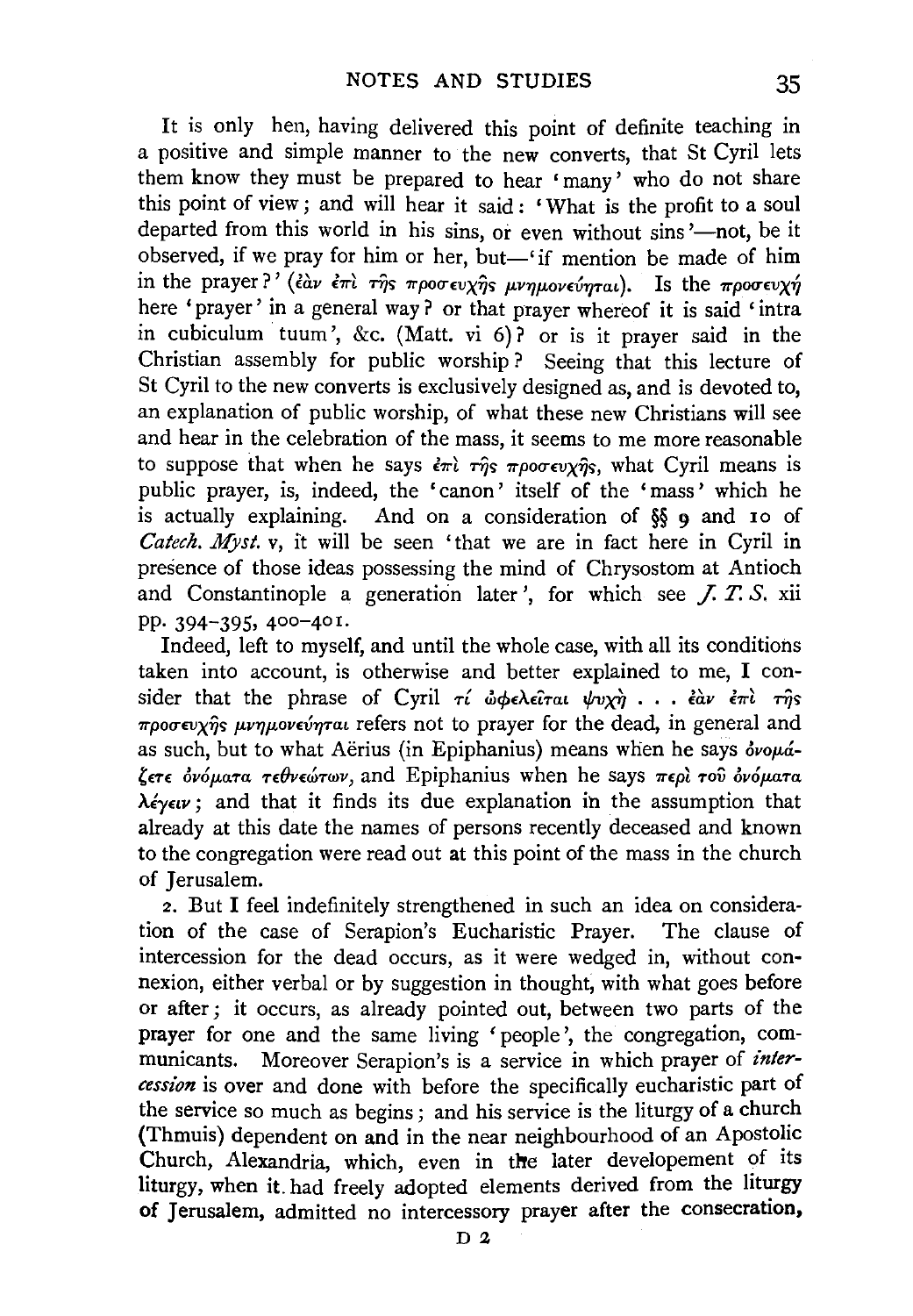but from that point onwards is concerned only with communion and the communicants.<sup>1</sup> Moreover, this clause of Serapion particularly arrests attention inasmuch as it, for the first time in Christian antiquity, evidences, and that in a clear and unmistakeable way, the recital of particular names in the intercession for the dead. It seems to me then that the indications all point to one thing, namely, that the Intercession for the dead as found nearly at the end of Serapion's Eucharistic Prayer is an interpolation; a novelty introduced from without, a practice not in accordance with the tradition of the region in which Thmuis is situated, that is the Alexandrine patriarchate. But, if so, whence was this novelty derived, from what church was it borrowed ? This brings us to our third point, a consideration of what the church of the Holy Sepulchre built by Constantine meant for the Church of Jerusalem and (to use a modern expression) for the Christian World of that day.

3· Whatever we may be disposed to think of Dr Heisenberg's reconstruction of Constantine's church of the Holy Sepulchre, his volume is of the highest value and importance for the way in which he brings out the 'epoch-making' character of that edifice in the history of the Christian religion and Church.<sup>2</sup> This was the case in two respects. First, because this edifice, a marvel of splendour in the eyes of all the world, was by its very site, as the builders themselves (cf. Eusebius) and the immediately succeeding generations (cf. Jerome) were loud to declare, an outward and visible sign of the triumph of the new religion on the spot of an actual sanctuary-a temple of Astarte, of the Syria

<sup>1</sup> It might be well here simply to read 'St Mark', Br. 134. 22-139. As to the scrap of diaconal (intercessory) litany, pp. 138. 20-139. 6, left-hand columns, I need hardly add that this is in my opinion no part of the native and authentic ' Markan ', that is Alexandrian, rite. Everything cannot be done at once ; I hope to give to the subject of 'litanies' consideration and treatment in due time and place, when a few other questions have been dealt with and in some measure (I trust) cleared. 2 *Grabeskirche und A postelkirche, zwei Basiliken Konstantins,* J. E. Hinrichs,

Leipzig, 1908, vol. i. The directly relative portions for the present question are: pp. iv-v; the 'Introduction', pp.  $I-4$ ; the section on Eusebius, pp. 16 sqq.; cf. p. 46; and the final chapter, pp. 197-235• There is in this last much to be found that will be distasteful or even repugnant in respect of the author's view, emphasized with repeated insistence, how, on this spot so specially holy in Christian eyes and to the Christian sense, the old, the non-Christian, survived, and is, in a way, represented in the new ; and how it is here, once again, a case of the infusion of new ideas into old and enduring forms. Readers quite naturally, justifiably, may stop for very impatience, or even pain ; but it may be useful to remember that this, at bottom and in principle, is but a manifestation, however displeasing it be *in casu,* of that idea of continuity which within the last fifty years or so has come to affect, in some respects to dominate, our fundamental conceptions. I mention all this because such patience with Dr Heisenberg in pursuing his favourite ideas is a necessary condition of really profiting (for our present purposes) by his book.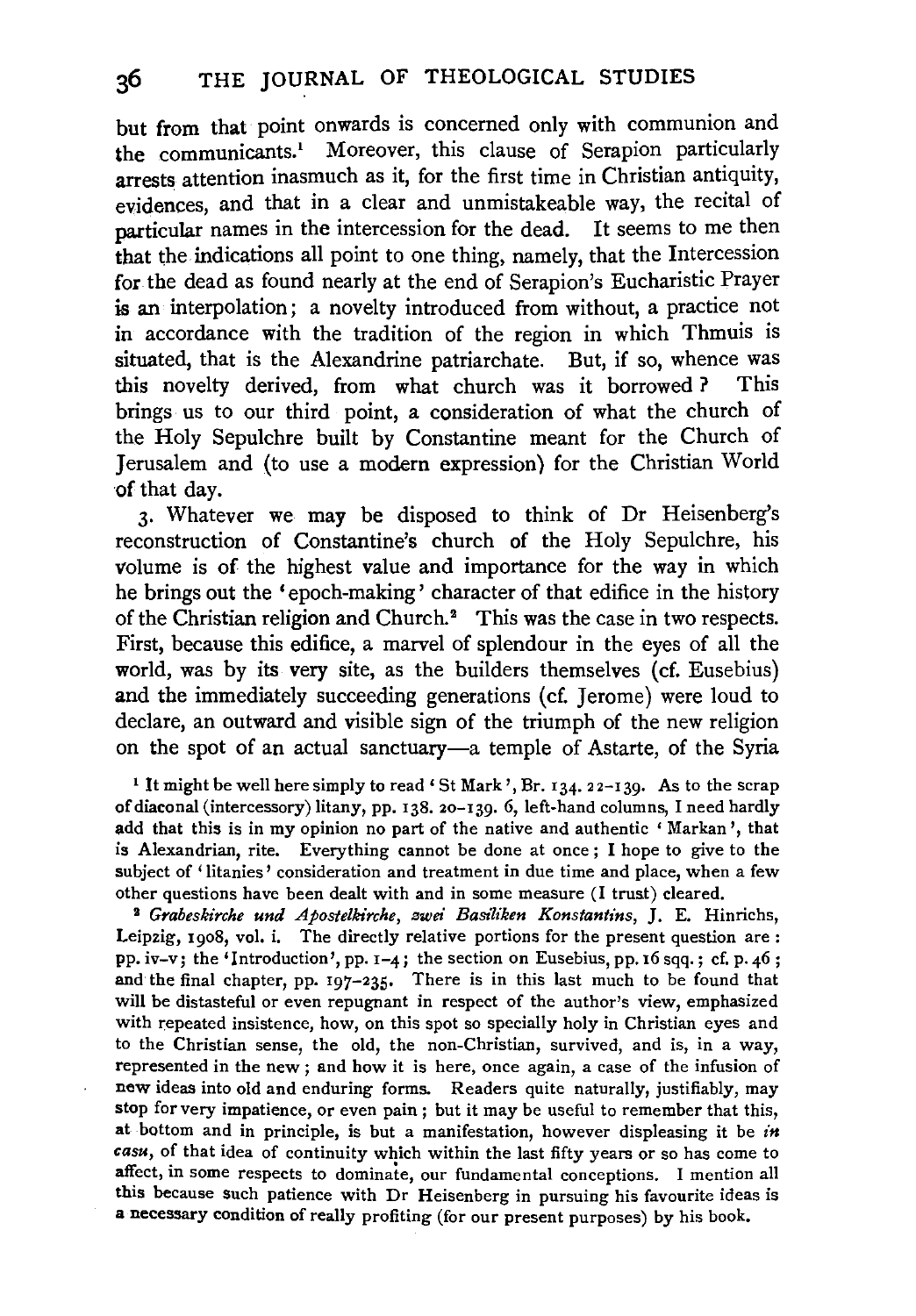Dea-of the older and native Palestinian cult in its most characteristic manifestation. But there is another feature of the case, and of enduring interest: the Church of the Holy Sepulchre was the starting-point for a new religious developement in Christianity itself; it was for the great body of Christians, and in reference to the ordinary and traditional Christian mind, the embodiment of a new idea-it was a pilgrimagechurch. And, from the very site itself, the pilgrimage was one with which no other could by any possibility compete.<sup>1</sup> We are in these latter days so much accustomed to the idea of Christian pilgrimage to holy places that it may perhaps be somewhat hard for many of us to realize all that this pilgrimage-church of the Holy Sepulchre in Jerusalem means in the history and developement of Christian piety and devotion. Those who can recognize and realize what have been the effects in the past half-century in the Roman Catholic Church as a whole of the pilgrimage of Lourdes in the region of devotional ideas, thoughts and notions, will be on the road to enter into an understanding of the effects of the new Church in Jerusalem in respect of the piety and worship of that day. There is a third consideration which must not be lost sight of here. The church of the Holy Sepulchre was an embodiment and expression too of the ideas and feelings in regard to cult and public worship of Constantine himself and of so many other converts, that class of persons of rank and influence who in the course of the fourth century 'joined the Church', became sometimes, indeed, main pillars and chief protectors, without, however, formally taking upon themselves the responsibilities implied by Christian baptism. In many senses, then, this church of the Holy Sepulchre was a new creation.

Now at the very beginning of the Intercession of 'St James' we meet (so it seems to me) with an indication of the presence in the Liturgy itself of the new cultual spirit. It begins not with prayer for the Catholic Church as in the ' Liturgy of the Apostolic Constitutions ' (Antioch) and in 'St Mark' (Alexandria), but thus: 'We offer (them) also to Thee, 0 Lord, for Thy Holy Places which Thou hast glorified by the divine manifestation of Thy Christ and by the advent of Thine

1 We may here usefully recall how it was not until the glory of the Holy Sepulchre church had departed on the taking of Jerusalem in 614, that the vogue of pilgrimage to the church of St Peter in Rome, for the west, fairly began; and how it was not until the early years of the seventh century that there began to make their appearance those Pilgrims' Guide Books for Rome illustrated by G. B. de Rossi in vol. i of his *Roma Sotterranea,* and those collections of Roman inscriptions brought together in vol. ii of his *lnscriptiones,* To these latter must now be added the inscriptions (four, or seven?) found by Professor Levison in the Cambridge MS Kk. iv 6 of the *Liber pontificalis*, printed by him *Neues Archiv* xxxi pp. 352 sqq. (1910), and conveniently brought together with remarks by Mgr Mercati, *Rassegna Gngonana*  1910, coli. 47-50, as having 'a most special interest for us Romans'.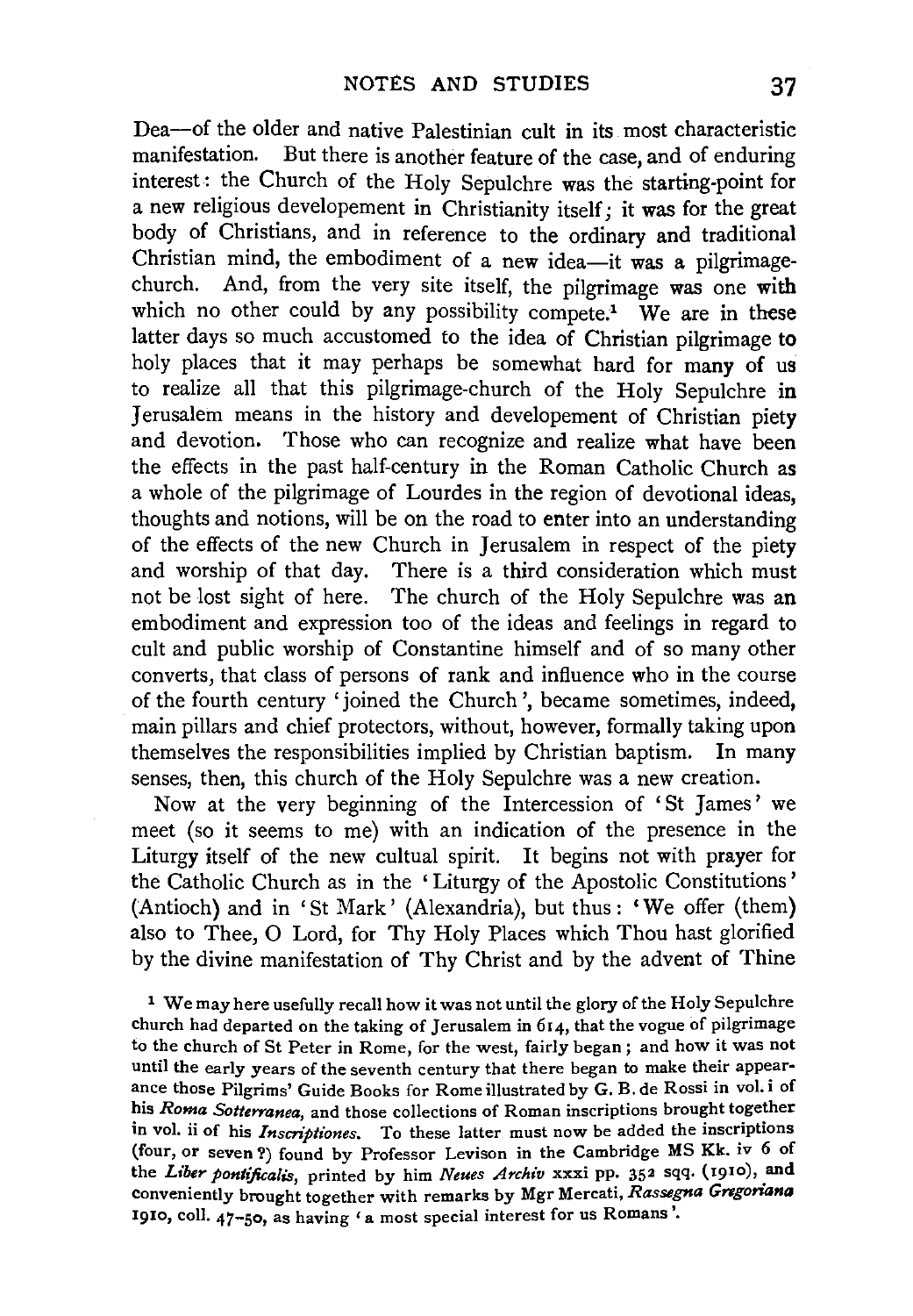All-holy Spirit, especially for the glorious Sion, the Mother of all churches' (Br. 54· 24-27); and the Intercession only then has: 'And for Thy holy Catholic and Apostolic Church throughout all the world' (*ibid.* 11. 27-29).

Whether this kind of localism is in accord with the tone and temper of the Christian mind and piety as exhibited in the writings of the second and third centuries, is a question the decision as to which falls to be made, not to the liturgical specialist, but rather to those who have given their attention to the history of the Christians, in its widest sense, during that period. For my own part, until better instructed, I cannot but think this localism accords neither with the general character of the Christian religious sense or Christian piety generally in those centuries, nor with the case of Jerusalem in particular ; and that it is a novelty. However that may be, one thing is certain, namely, that this feature of the Intercession of 'St James' entirely agrees with the spirit manifested in the *Catecheses* of St Cyril, which are full of a doubtless pardonable local self-consciousness and, it may be permissible to add, self-complacency. To me it appears that this item of the Intercession in which Jerusalem is put in the forefront as being the place glorified by the footsteps of God made Man, of the Redeemer of Mankind, and 'Sion' (whatever precisely this word was understood by the composer of the prayer to mean) as the Mother of all churches, is itself a speaking witness to and exemplification of what I have called elsewhere 'the new sense, feeling, religious sentiment induced by, or following on, the triumph of the Church' ('On the History of the Christian Altar', *Downside Review,* July 1905, pp. r6o-r6r; separate print, pp. 9-ro).

When novelty meets us (as in the case of the rubric in Serapion as to recital of names of dead in the Consecration Prayer and after the consecration) I should be naturally disposed (especially in view of St Cyril's *Catech. Myst.* v §§ 9-ro) to ask myself whether Jerusalem may not have been the source of inspiration to Serapion for this novelty. We know how at once (the Pilgrim of Bordeaux of A.D. 333 is speaking testimony as to matter of fact here), whilst it was in course of building (326-336) and before it was yet quite complete, this new church in Jerusalem excited both deep admiration and piety through the Christian world. For its dedication troops of bishops came from all parts, from the Nile Delta as well as from elsewhere; and for men like Serapion of Thmuis this New Jerusalem was a church close at hand and was visited.<sup>1</sup> As said above, it is possible in a case like the present one to do no

<sup>1</sup> We can recall e.g. the visit of St Athanasius to Jerusalem (see *Itinera Latina*  ii PP· 54-55, Societe de !'Orient Latin); St Athanasius and the Council of Tyre 337, with a phalanx of 49 Egyptian bishops (Tillemont *Mem.* vii 34-35, Venice ed.).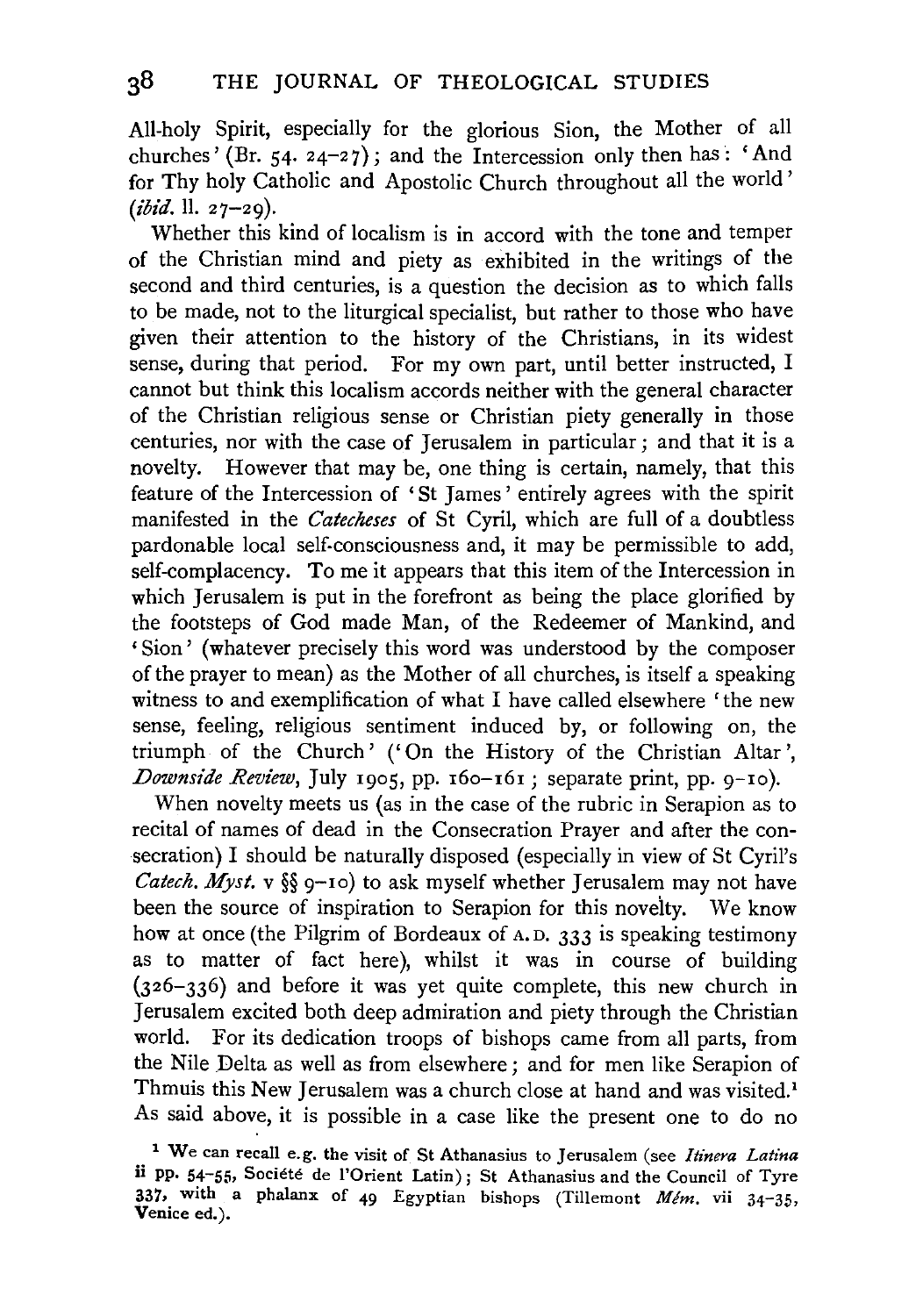more than give a conjecture, propose a hypothesis, and leave it for what, on a consideration of all the circumstances, it may be considered worth. If I must express an opinion in regard to the immediate subject of our enquiry, I should say that both the presence of a clause of intercession for the dead at the close of the consecration prayer in the Egyptian liturgy of Serapion, and the prescription of the recital of particular names, are an imitation of what the person responsible for this clause and rubric had seen and observed at Jerusalem.

Having thus far dealt with the question of *the place* of the clause of intercession for the dead in Serapion's Eucharistic Prayer. I now proceed in a separate Comment to consider the question of *the manner and style*  of formulation in the Greek Liturgies of the items and clauses of the Great Intercession, and the form of words introducing each clause, but more especially the first. And this mere formal, verbal, enquiry will, if I mistake not, be found to lead up naturally into the very heart of the questions which await solution as to the developement of the Greek Liturgies in the centre and principle of their life, namely, the Epiklesis.<sup>1</sup>

#### IX

In a previous Comment (see  $\overline{J}$ ,  $\overline{T}$ ,  $\overline{S}$ , xii 394-395) attention was called to the importance in the story of liturgical developement of the place of the 'Great Intercession' in the Eucharistic service; and I had proposed to submit this particular question to a detailed examination so far as the first three centuries are concerned (ibid. pp. 395-396). But on reflexion I consider that, thanks to the labours of two of those invaluable persons, our forerunners-I mean Probst and Theodor Kliefoth-this is really not necessary ; that the time and space required for such examination are much better given to other matters; and that a brief statement of conclusions will really be enough, when supplemented by such a list of references to the pages of these writers as will enable any one who has at hand the two books referred to, with a set of the Fathers and writers of the first centuries, to investigate the subject and come to a conclusion for himself. But in order to do this a few words here as to these writers themselves and their respective attitude as ecclesiastics (and theologians) in regard to the ancient Church and its worship, are desirable and perhaps necessary.

Probst was the restorer of liturgical studies among German Catholics. Brenner and Binterim were men of the old school, and they left no successors; Probst had to make his own way for himself as best he could in the days of renewed ecclesiastical learning of all kinds in

<sup>&</sup>lt;sup>1</sup> This is the only occasion on which I use the word 'Epiklesis' in these two Comments. When I resume-as I hope to do shortly--No. X will be a brief memorandum on the words ' Epiklesis' and ' Invocation ' and their use.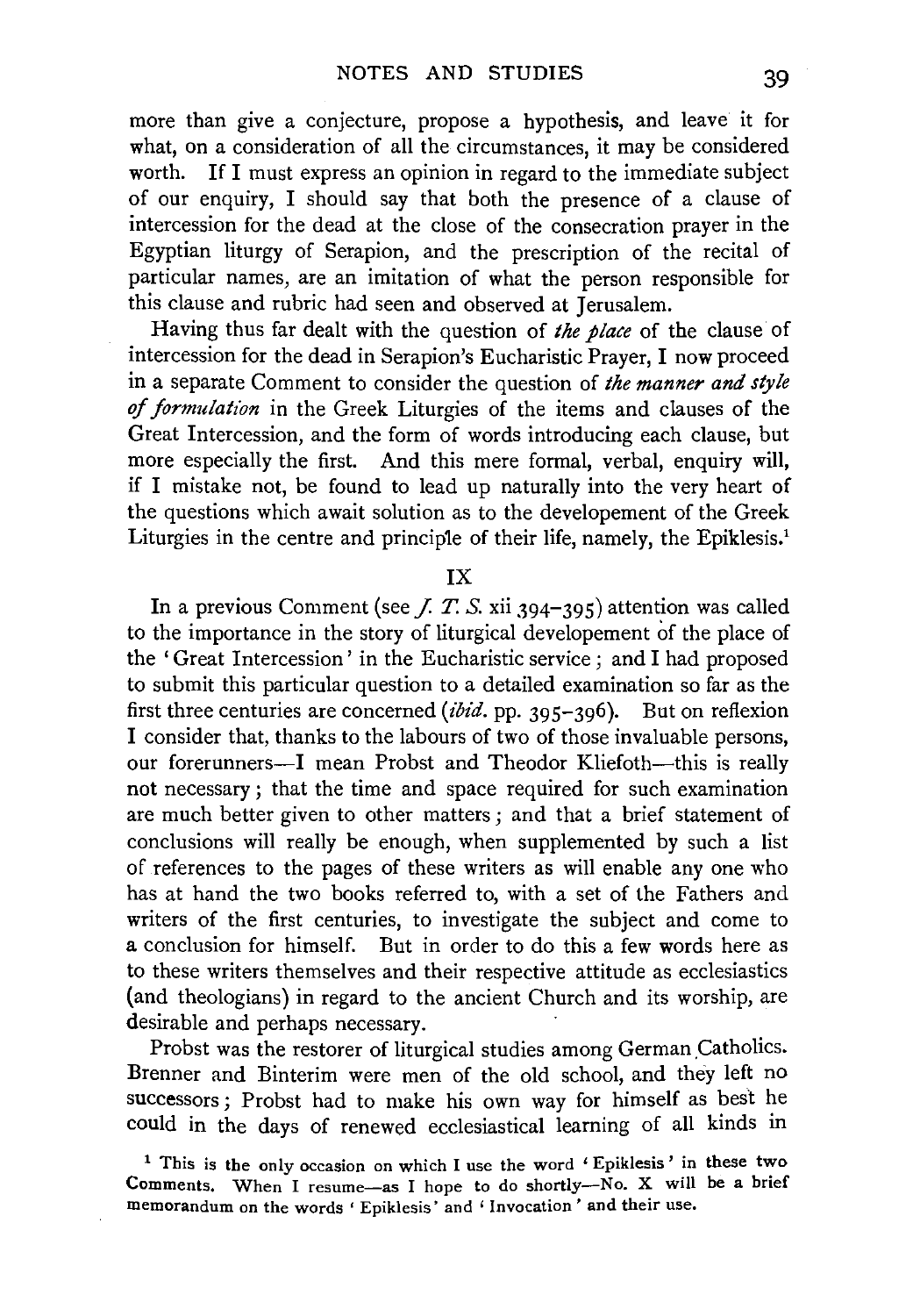•We beseech Thee to ... and to ... '. The same simple method of formulation is observed in Nos. 22, 23, 24, 25; whilst No. 26 has imperative forms only, the first whereof is 'receive this supplication'.

On the foregoing this observation has to be made : that a form of prayer of this kind, and these prayers, as found in Serapion, are in place not merely in any part of the Eucharistic service but also at any other time of assembly of the faithful for purposes of worship; or, indeed, even in private worship also. By their terms they import no special connexion with the Eucharist at all.

II. *The Liturgy of' St James'.* In this Liturgy the prayer for the communicants follows, as usual, at once on the Invocation: 'that it may be to those that partake of them for the remission of sins,  $&c...$  for the bringing forth good works'; but this usually simple prayer is in 'St James' complicated with another, a general and impersonal idea, for it continues : 'for the confirmation of Thy Holy Catholic and Apostolic Church', and for its deliverance from all heresies, &c., although prayer for the Holy Catholic and Apostolic Church is found at the beginning of the immediately ensuing Intercession itself, making thus a sort of doublet.

Next, the form of the Intercession is now quite regular: it is as if quite ritualized ; and it is in the wording of this form-in the initial words of the clauses and especially the first-that the importance of the Intercession of 'St James' (when compared with Serapion) consists. It begins: Προσφέρομέν σοι δέσποτα και ύπερ κτλ. (Br. 54. 24); and throughout the prayer each subsequent section begins with the invariable formula: 'Remember, O Lord', this or that class of persons.<sup>1</sup> What precisely are we to understand by this word introductory to the whole Intercession : 'We offer'; 'offer' what? The Syriac 'St James' extends the phrase thus, the priest saying: 'Wherefore we offer unto Thee, O Lord, this same fearful and unbloody sacrifice for', &c. (Br. 89. 30-32); and the deacon at the same time addresses the people thus: ' Let us pray and beseech our Lord and our God at this dread and holy moment for', &c. (*ibid.*); of course this diaconal utterance is a later and local addition, but it is *npt* without significance for the particular 'genius' of the Liturgy of 'St James'. The late Dr Neale *(Hist. of the Eastern Ch. i* 591) has in his translation of the Greek 'St James': 'We offer them also to Thee, O Lord, for', &c.-' them' being the just consecrated gifts, the Sacred Body and Blood of our Lord. Both extensions are really one and the same thing; and fortunately we have in St Cyril *(Catech. Myst.* v 10) a touchstone whereby we can test for ourselves what is the genuine or original sense and meaning and

<sup>1</sup> Or once or twice : 'vouchsafe to remember.'

42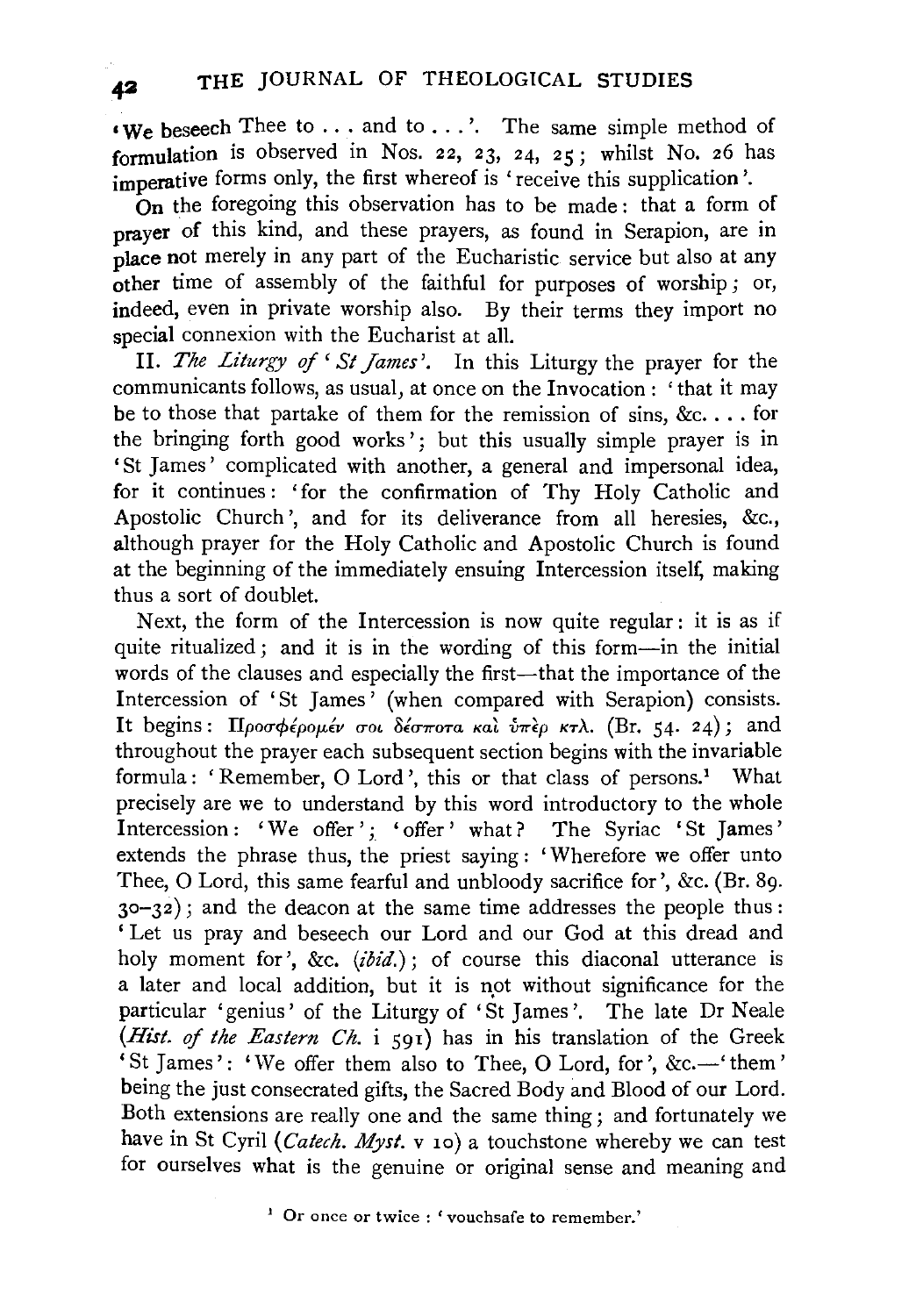intention of the verb  $προσφέρομεν, with object left unexpressed in the$ Greek text of the Liturgy. I have no intention of drawing out here in detail what (it appears to me) is the full sense and value of the words of St Cyril addressed to his neophytes/ those 'converts' of his who had just two or three days before been for the first time admitted to the full ' communion ' expressed and enjoyed in the Christian Eucharistic Service. This must be reserved for another occasion and a different connexion-an occasion, however, to which the present Comments directly lead up. It is enough here to say that Cyril's explanation of what (in the Liturgy) 'we offer' is that it is 'Christ, who has been slain as a victim<sup>'</sup> (Χριστὸν ἐσφαγιασμένον), and that 'we offer' Christ so slain to be 'propitiatory' (προσφέρομεν εξιλεούμενοι ... τον φιλάνθρωπον ®εόν) for others as well as for ourselves  $(\hat{v}\pi\hat{\epsilon}\theta \hat{a}\hat{v}\tau\hat{\omega}\hat{v}\tau\hat{\epsilon} \hat{\kappa}\hat{a}\hat{v}\tau\hat{\omega}\hat{v})$ .<sup>2</sup>

I hasten to add that I (for one at all events) must express a sense that Cyril herein is not typical (so far as I can see)—not typical even when his words are attenuated as far as possible—of the religious sense and feeling of the time, about A.D. 350, when he delivered these lectures of instruction; that he is (as was the Liturgy used by him, and evidenced in our 'St James') in advance of his age; that his expressions in the point both of the Eucharistic Presence and the Eucharistic Sacrifice are an 'early anticipation' of the *quod ubique, quod ab omnibus,* not that was but that was to be. The Great Intercession as described in St Cyril pleads as 'propitiatory' the sacrifice of the Body and Blood of Christ lying on the altar (cf. bottom of page 34 above).

III. The Liturgy of the Apostolic Constitutions ('St Clement'). Here we find as usual (Br. 21.  $q-13$ ) the prayer after the Invocation solely concerned with the communicants ; and the anaphora passes thence directly to the 'Great Intercession' with the simple connexion:  $E\tau\iota$ *8£6p.£0a crov Kvpt£ Kat v1rf.p ••* . (Br. 21. 15), as if it were formally a mere continuation and extension to other classes of persons of the prayer for the communicants, and without any special reference, so far as concerns those others, to the Eucharist or to the Sacrifice at all. But further on there is a significant variation. The Intercession consists of ten clauses ; clauses z, 3, 7, 8, 10 begin like the first <sup>\*</sup>E<sub>Tt</sub>  $\pi a \rho a \kappa a \lambda o \hat{v} \mu \epsilon \nu$   $\sigma \epsilon$   $\kappa a \hat{v} \bar{v} \tau \epsilon \rho$ 

<sup>1</sup> See Supplementary Note B, p. 57 below.<br><sup>2</sup> I think it good, however, to add here Dr Darwell Stone's translation *(History of Doctrine, &c.* i 114) of St Cyril's text: '... we also, when we offer our supplications to Him on behalf of those who have fallen asleep . . . offer Christ sacrificed on behalf of our sins, propitiating the merciful God for them as well as for ourselves.' Provisionally I have ventured on an attempt to give the sense of St Cyril as it must have been understood by his hearers, and (what is to the point here) seems required by the Liturgy as understood by those who used it ; but, as said above, I shall have to return to this matter in a later Comment.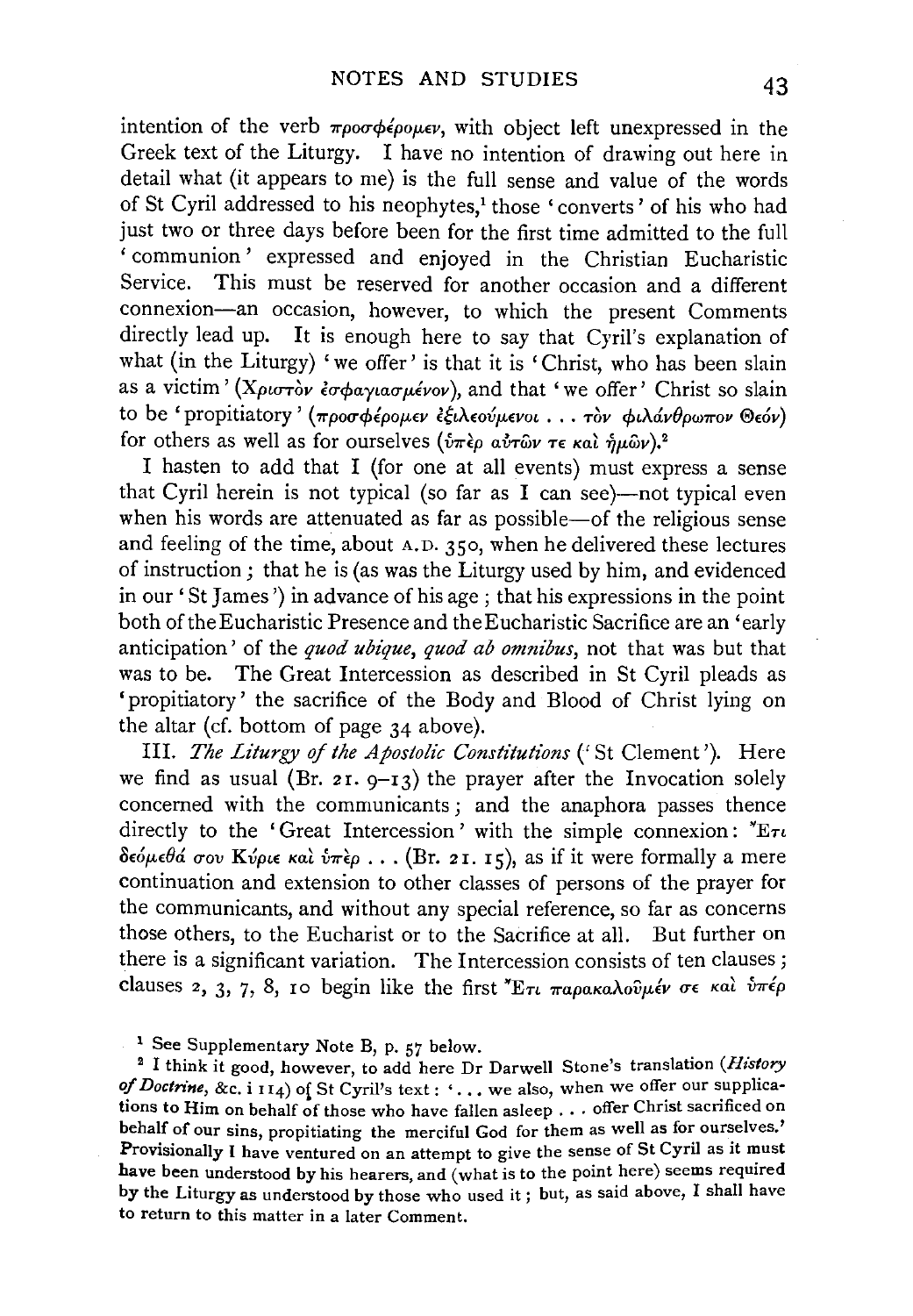(the 6th equivalently with ET  $d\xi$ <sup>1</sup>  $\phi$   $\chi$   $\sigma$   $\epsilon$   $\kappa$ at  $\delta \pi$  $\epsilon$  $\rho$ ); whilst the 4th, sth, and 9th begin  $E\tau v$   $\pi \rho$ 00 $\phi \epsilon \rho \rho \mu \epsilon \nu$  oot kat  $\delta \pi \epsilon \rho$  ... In other words the Intercession of 'St Clement' offers a combination of the form of Serapion and of that found in 'St James '.

IV. The Liturgy of ' St Basil'. The Invocation (Br. 329, 330.  $r-r_1$ ) is as usual at once followed (ll.  $13-20$ ) by prayer for communicants, the Intercession proper beginning at p.  $332$  l. 3. The mode of passage from prayer for communicants to Intercession (i.e. the transitional clauses, Br. 330. 21-33r. ro) deserves attention. The terms used are ' ... but that we may find mercy and grace with all the saints who have been well-pleasing to Thee from the beginning of the world, the forefathers, fathers, &c., ... in faith made perfect, especially ... our Lady the Mother of God and ever-Virgin Mary, the holy John the forerunner , .. and all Thy saints through whose prayers do Thou look down upon us, 0 God '. And then comes the Intercession, the first clause of which (for dead) begins thus: 'And remember all those who have fallen asleep in hope  $\dots$  ' (p. 332. 3); the second clause begins: 'Again we beseech *(* $\delta \epsilon \phi \mu \epsilon \theta a$ *)* Thee remember, O Lord . . . ' (p. 332. 6). Then follow seven more clauses each of which is introduced by the simple word 'Remember', as in 'St James '. But with this the resemblance to 'St James' ends; and the text of the Intercession of 'St Basil', when looked at from the standpoint of 'St James', in tone, style, conception is seen to be (in spite of the identity of fundamental subjectmatter) something quite different.

Of course we can, if we like, understand as 'implicit ' in the Intercession of 'St Basil' what is found 'explicit' in that of 'St James '; that is, all that is involved in the  $\pi\rho$ oo $\sigma$ *b* $\epsilon$ *poucr* as interpreted in St Cyril (see above, p. 43). But this idea is entirely absent from the text of the redactor of the Intercession of ' St Basil '; which is in itself as independent of Eucharistic connotation as, say, the pre-anaphoral Intercession prayers of Serapion (see p. 42 above).

But, I should like to go further and illustrate the case of ' St Basil' by an analogous case; and I must be excused (for the purposes of the present explanation only) if it be drawn from the Roman Canon; a text, however, which has the advantage of being known and indeed familiar to every one seriously interested in liturgical enquiries. But first it is necessary that I should repeat once more that the clause of intercession for the dead ' Memento etiam ... ' was in Rome not recited in the public masses of Sundays; that is those masses which in particular had to be attended by the people in fulfilment of their elementary religious duty; but it is an intrusion into the text as it were from without: not originally an essential and regular element of the Canon; and it came into regular use in Rome, in every mass as now, not before the ninth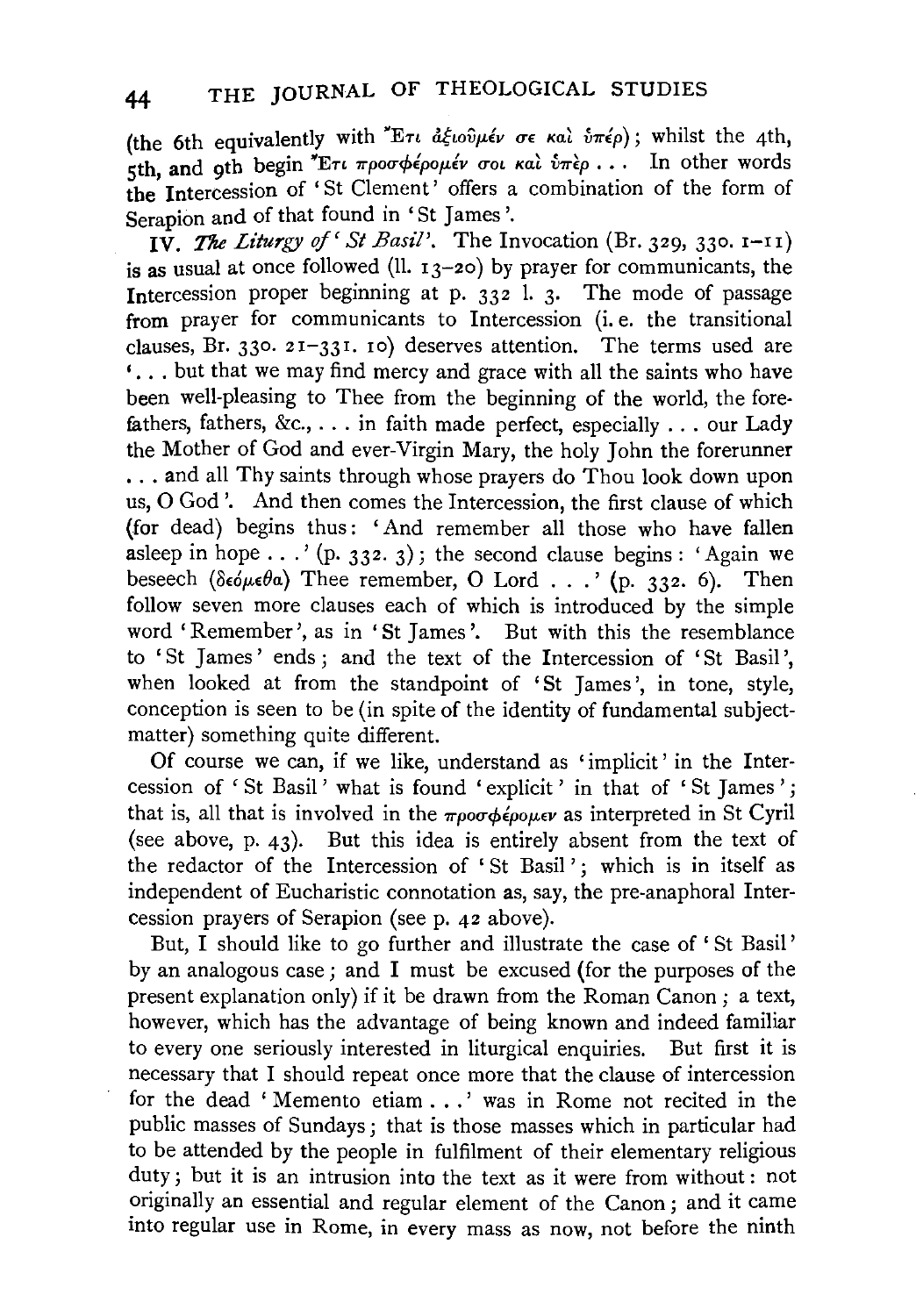century.1 This elimination made, the last part of the Roman Canon will be found, in the combined general character and sequence of the two ideas expressed, a case parallel to that of ' St Basil'. In the Roman Canon, however, the second 'idea' of fellowship with the Saints (the 'Nobis quoque peccatoribus' clause) is (so commentators seem, with rare exceptions, to agree, and I think with reason) particularly appropriated to the clergy, whilst in 'St Basil' these fall under the term of the generality ήμας δε πάντας ... και μηδένα ήμων (Br. 330. 13, 17): a differentiation which such readers as are students of that most important

<sup>1</sup> The case has been set out in the *J. T. S.* iv  $571$  sqq., cf. xii 391 (e). I now carry this matter back further and also approach it from another side. In the Penitential of Theodore (a source for the history of liturgy which has not yet been exhausted ; or perhaps the value of which is not yet fully recognized), lib. ii cap. v, De Missa Monachorum  $\S$  4, is found this somewhat enigmatical pronouncement : 'Missae (or "missas") quoque monachorum fieri per singulas septimanas et nomina recitare mos est' (Haddan and Stubbs *Councils* iii p. 194). In the socalled 'Canones S. Gregorii urbis Romae ', first edited by Kunstmann *(Die*  lateinischen Pönitentialbücher der Angelsachsen, Mainz 1844, p. 129), is a canon (No. 108 p. 138) which runs thus: 'Missam monachorum per singulas septimanas nomina recitare. Secundum Romanos die dominico nomina mortuorum non recitantur ad missam.' Kunstmann edits these Canons of St Gregory from a St Emmcram MS, which he describes (p. 29) as written in 'Anglo-Saxon' script, and he assigns it (p. 28) to the end of the eighth, or at latest, the beginning of the ninth century. Whether this MS be with the other St Emmeram MSS now at Munich I cannot tell, and it is clear that H. J. Schmitz, who had searched so sedulously for MSS of Penitentials, had never seen it, and speaks only after Kunstmann *(Die Bussbiicher und das kanonische Bussveifahren,* Dusseldorf 1898, p. 522). This piece was reprinted by Wasserschleben *(Bussordnungen* 1851), p. r6o, from Kunstmann's text with collation of another copy, Paris MS 2123 s. ix, which, however, he considers affords a less authentic text than the MS used by Kunstmann. From Wasserschleben's edition of the' Canones' it appears that this whole document is to be referred, canon by canon, for its original and source to Theodore ; to which its text also affords at times a useful explanation or gloss, inasmuch as the script of the St Emmeram MS, no less than the title itself of the document, shews that it must have been drawn up in England and at a date certainly not far removed from the redaction of the document known to us as Theodore's Penitential. That the Canon 108 is an authentic and trustworthy gloss of the relative text of Theodore I do not, for myself, in view of the other testimonies as to the non-recital of names of dead in the Sunday mass at Rome, see any ground for doubting; and England, in the first, or even second, half of the eighth century would be as good and trustworthy a source of information in regard to Roman liturgical practice as could possibly b.e found.

The meaning attached by the person responsible for the redaction of 'Theodore's Penitential' to the passage quoted from it above is quite another matter; but I would suggest that the tenor of the enquiry put to Theodore was of this kind : ' The monks say masses for the dead every day of the week, and recite the names of deaq, Sundays included, which the Romans do not do ; what are we to say as to the continuance of this local, this English, practice?' And Theodore's answer was to the effect: 'Leave the monks in peace and let them go on in their own way.'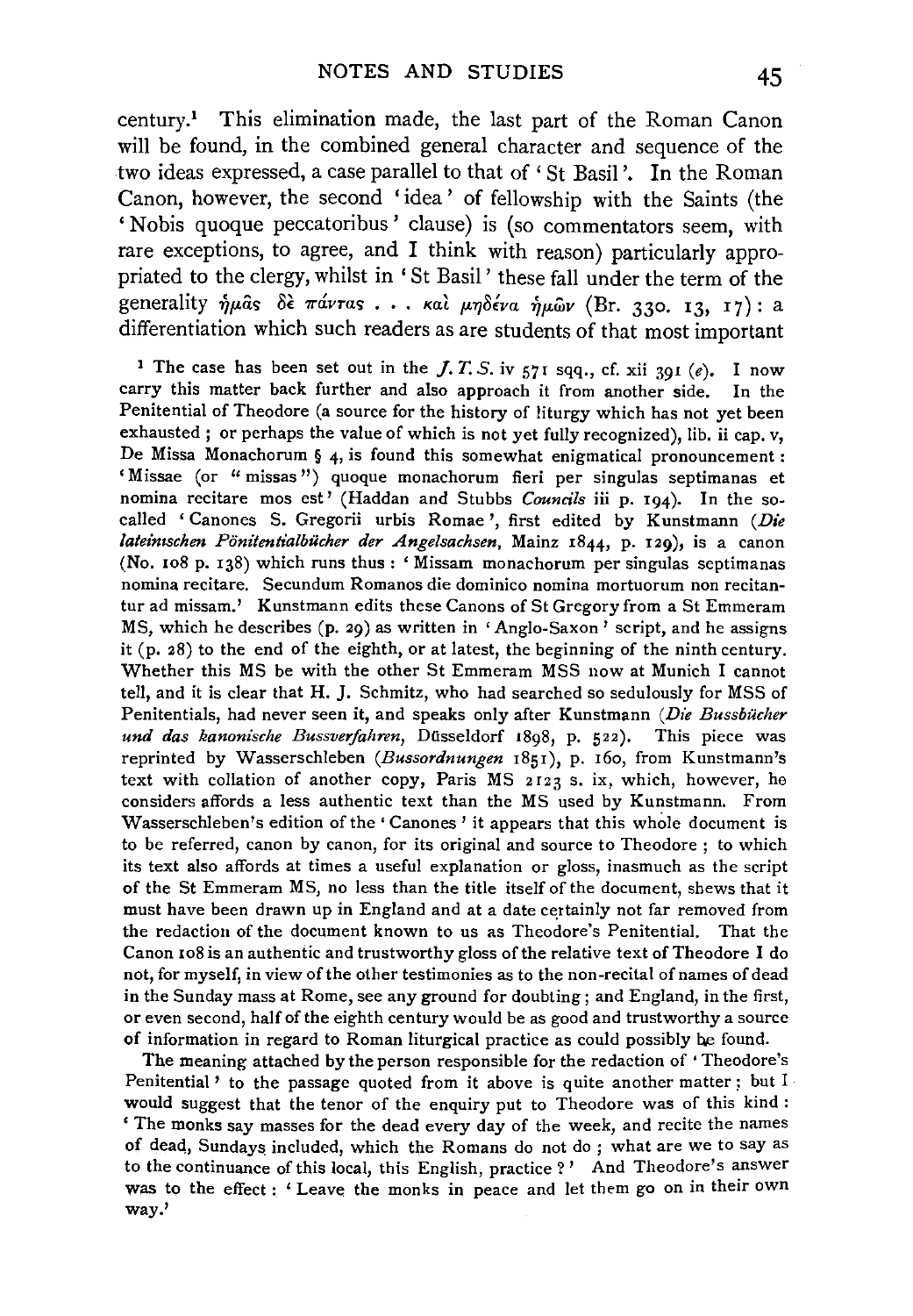but rather neglected subject, the history of the Roman Church in Rome, may be not disinclined to view as characteristic.

 $\overline{I}$  is to be clearly understood that I do not mean to imply or suggest that there is a historical connexion between the two texts, that one was borrowed from the other; but I do think that as they stand they both proceed from the same stage of liturgical idea and developement. 1 would put the case summarily thus : When the necessary eliminations have been made (that is the Memento of dead in the case of the Roman Canon, and of course all question of names in both documents are set aside) the Eucharistic prayers in 'St Basil' and the Roman Canon end in the same way; but in 'St Basil' a 'Great Intercession', without organic connexion with that ending, has been pieced on.<sup>1</sup>

V. *Liturgy of St Chrysostom.* This Constantinopolitan liturgy, in the substitution in its Invocation of the word *ποίησον* for the *αναδείξαι* of 'St Basil ' (also Constantinopolitan), gives us already a warning note of that perfecting of the Greek liturgical developement which is evidenced by the addition to the Invocation of the decisive and explicit words 'changing them by Thy Holy Spirit'.<sup>2</sup> We cannot be surprised therefore at finding a distinctly marked modification in the initial words of the Intercession also. 'St Chrysostom' passes straight to this latter from the prayer for communicants without any transitional text as in 'St Basil', and the Intercession begins:  $^{\prime}E_{\tau\iota}$   $\pi\rho\sigma\sigma\phi\epsilon\rho\sigma\mu\epsilon\nu$  *τοι την λογικήν*  $\tau a\nu\tau\eta\nu\lambda a\tau\rho\epsilon\omega\nu\nu\pi\epsilon\rho\kappa\tau\lambda.$  (Br. 331. 12–13). What was in the mind of the composer of this liturgy when he wrote these words? what, of what kind, was the 'reasonable service' we are here supposed to be 'offering'?<sup>3</sup> Unfortunately we have not at hand in this case, as in the case of 'St James', a faithful commentator like St Cyril who will give us assurance of the real and intended sense, import, and value of the vague text of the prayer. In these circumstances we are left to do the best we can for ourselves and then can attain perhaps to no more than a ' view' or opinion. The words are also found in the (earlier) Constantinopolitan liturgy of 'St Basil'; in this latter, however, not after the consecration, not as introductory to the Intercession, but only in the Preface:  $\kappa a \delta \sigma o \delta$  $\pi$ ροσφέρειν έν καρδία συντετριμμένη και πνεύματι ταπεινώσεως την λογι- $\kappa \dot{\gamma}$ ν ταύτην λατρείαν ήμων (Br. 322. 7-10). When we look at and consider the text itself of that Preface as a whole, the only 'reasonable service ' found to be evidenced therein is a ' sacrifice of praise' and of

<sup>&</sup>lt;sup>1</sup> The case receives some further illustration, and a point of the Liturgy of 'St James' is brought into connexion with it, in Supplementary Note C. 2 Of course in writing as I do of the ' Liturgy of St Chrysostom' I do not forget

fasc. 35 in Dr Lietzmann's series of texts.

<sup>&</sup>lt;sup>3</sup> The same formula is verbally repeated at the beginning of the fourth clause of the Intercession (Br. 332.  $25-26$ ).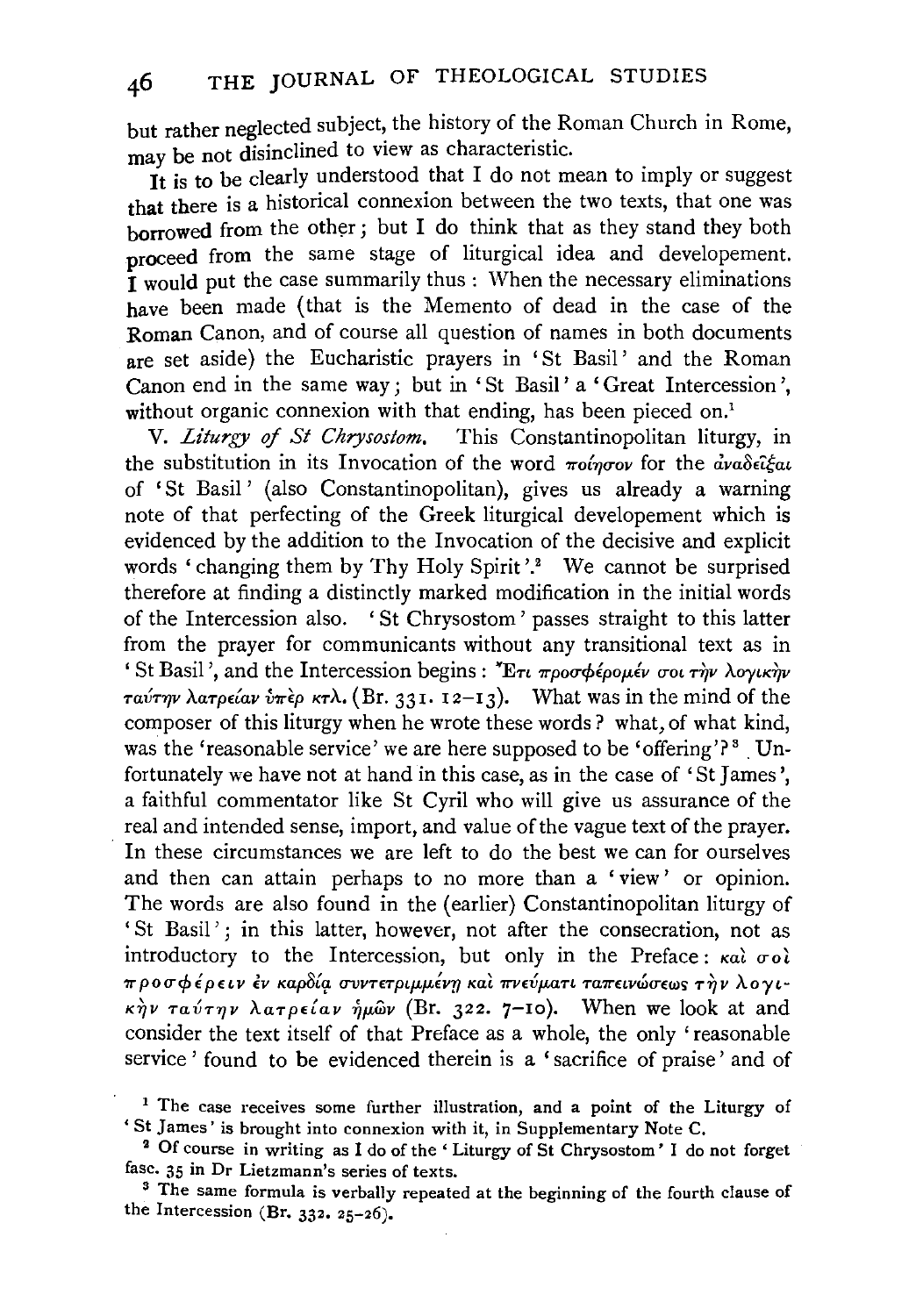thanksgiving; and from the point of the text just cited (Br.  $322.7-10$ ) onwards, and through the long-drawn consecratory prayer, it is not until we come to the ritual formula of offering in the Anamnesis (Er. 329. 14 seqq.) immediately preceding the Invocation that we find any allusion to, any suggestion of, the idea of sacrifice, and then it is unmistakeably eucharistic: ' taking courage we draw near to Thy holy altar, and presenting the antitypes of the Body and Blood of Thy Christ we pray and beseech Thee . . . ' (Br. 329. 21-26).

When then the 'Liturgy of St Chrysostom', for the first time in the history of the rite of Constantinople (some time probably in the later sixth century or more probably in the seventh), introduces its Intercession with the words : 'We offer to Thee this reasonable service on behalf of  ${}^{3}$  &c.,does the writer here mean: 'We offer to Thee the reasonable service of *our* praises and thanksgivings '? Each enquirer into the earlier history of the Christian Divine Service in its gradual developement must be left to answer this question in his own way ; but for my own part I have no doubt that the composer of the Intercession in 'St Chrysostom ', though retaining a text traditional in the liturgy of Constantinople, intended to express here neither more nor less than what we have already found to be meant in the Hierosolymitan Liturgy of 'St James' at as early a date as the middle of the fourth century (see pp.  $42-43$  above).

The subordinate clauses need not delay us here ; but the details are thrown into a footnote.<sup>1</sup>

VI. With *The Liturgy* of' *St Mark'* we come back at length to the region in which Serapion composed his own Eucharistic Prayer. It is a commonplace to say, but it is useful to repeat, that the 'Great Intercession' of 'St Mark' is at the beginning of that prayer, and comes before not only the consecratory part thereof, but even before the *Sanctus* is approached. It is lengthy (Br. 126. 12–131. 16); but this only makes the great simplicity of its construction the more remarkable. It begins with a form and in a style we have already found so common in Serapion : *Kat 8€6p.d)a Kat 7rapaKaAovp.w* .•. *Kvpt€.* This in 'St Mark' is never repeated ; but regularly thereafter (except in the section Br. 130.  $7-26$ , of which presently) to the end, its clauses are formulated in the ' imperative mood'; there are between seventy or eighty of these 'imperatives': not with a continual recurrence of one and the same word like the M $\nu \eta \sigma \theta \eta \tau \iota$  of 'St James', but they are words of the most varied character : indeed the Intercession of 'St Mark' makes use of a *natural* style, and does not run like 'St. James' into a regularized and so to speak ritualized formulation of prayer.

<sup>&</sup>lt;sup>1</sup> The Intercession of 'St Chrysostom' consists of eight clauses. The incipit of the first and fourth have been already mentioned above (in text and in note 3 P· 46). Nos. 2, 5, 6, 7, 8 begin Μνήσθητι; Νo. 3, Έτι παρακαλούμέν σε μνήσθητι.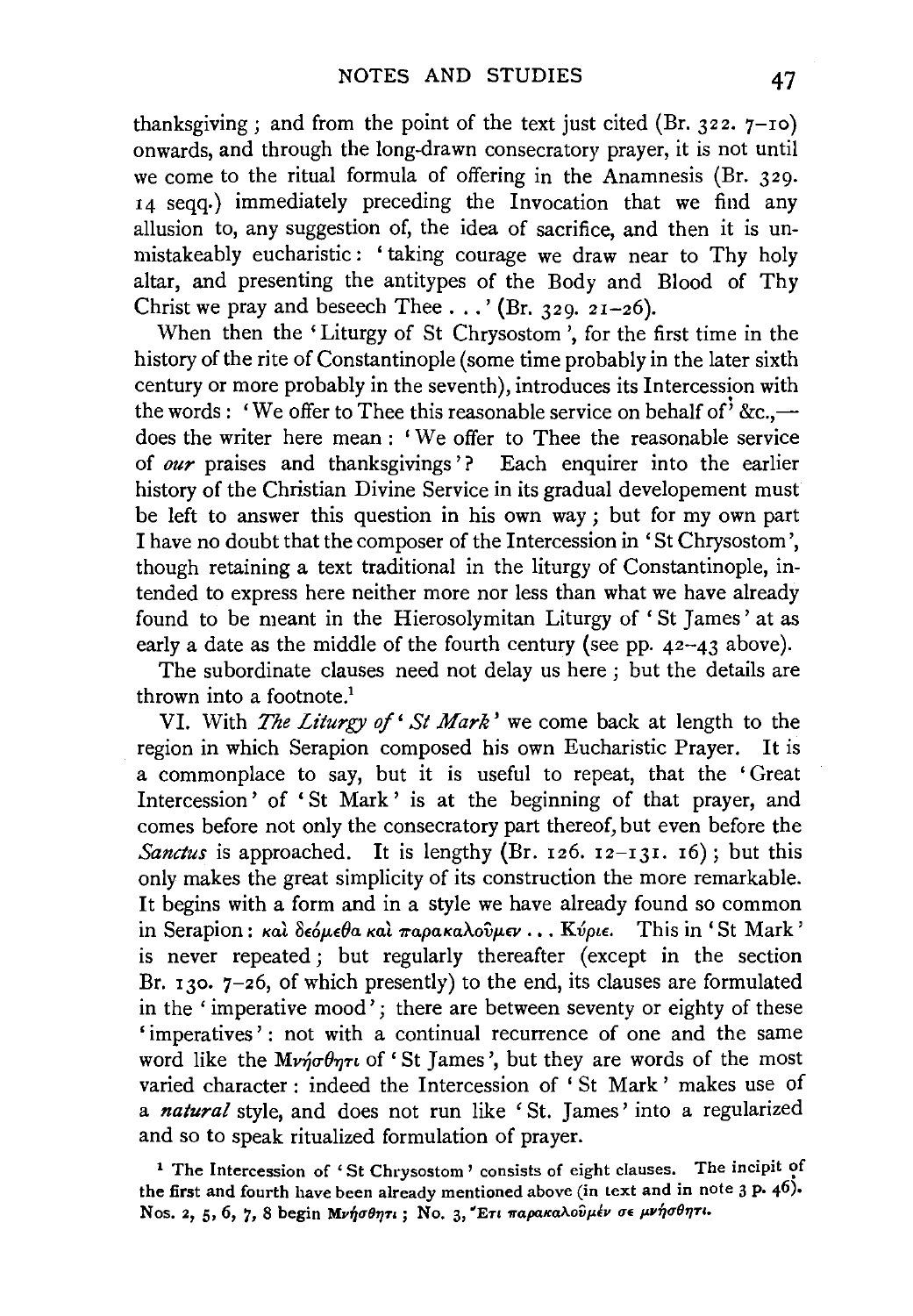of a general character. I think it desirable to emphasize the valuethe extraordinary value-and importance of the extant formal liturgies. . Oriental, Greek, Latin, that have been so long in print, inasmuch as 1 seem to have observed in some quarters a tendency to throw them in a body as it were over the border into the fifth century, as material practically negligible (for one reason or another) for the reconstruction of the liturgical history of the first four centuries, and to rely upon Church Orders, &c.

Elsewhere (Ohs. VI on *Narsai* p. 128) it has been said how the liturgies of the Eastern rites exhibit ' unmistakeable marks of developement; yet the detailed stages of that developement commonly escape us from its very rapidity and the want of adequate and contemporary materials from which to reconstruct the details of a complex and lost history'. But even if we confine our attention to the narrow range of the Greek Liturgies only, when the texts are carefully examined and their differences noted and such differences made starting-points of special enquiries, it is remarkable (such at least is my experience) how much of that 'lost history' is still to be detected on record in them. When, of course, to the investigation of the Greek Liturgies in themselves is added a further comparison with the Oriental and Western forms, I for one feel no doubt that in time, as investigation proceeds, that 'lost history' will be recovered ;- so much of it, that is to say, as is best worth knowing, all perhaps that it really 'matters' to know.

EDMUND BISHOP.

## SUPPLEMENTARY NOTE A.

## (See p. 41 n. x.)

The references are as follows : Kliefoth (Liturgische Abhandlungen iv, Schwerin 1858): Justin pp. 296-297, cf. p. 323; Tertullian pp. 372-374, cf. p. 384; Cyprian pp. 430 seqq. ; Origen pp. 432-433; *Ap. Const.* ii 57 p. 470. Probst, not more interested in this question than Kliefoth, but with a thesis to prove and obvious difficulties in the way of it, goes much more elaborately to work (Liturgie der drei ersten Jahr*hunderte*, Tübingen 1870): Clement of Rome pp. 56-58, 62; Ignatius of Antioch pp. 72-73, 83-84 (§ 3); Martyrdom of Polycarp pp. 73-74; Justin pp. 94-98, II r-1 14; Irenaeus pp. 125-129; Clement of Alexandria · P· 140 (cf. p. 136 top of page); Tertullian pp. 192-196, 201-204; Cyprian PP· 221-223,226-228; Origen pp. 154, 155, 167-170, for due understanding of which, however, it is necessary to consider also pp. 141-152.

One point calls for special notice. From a passage in Cyprian  $E_p$ . lviii (ed. Baluze = Ep. lxi ed. Hartel) Kliefoth infers (p. 432) that besides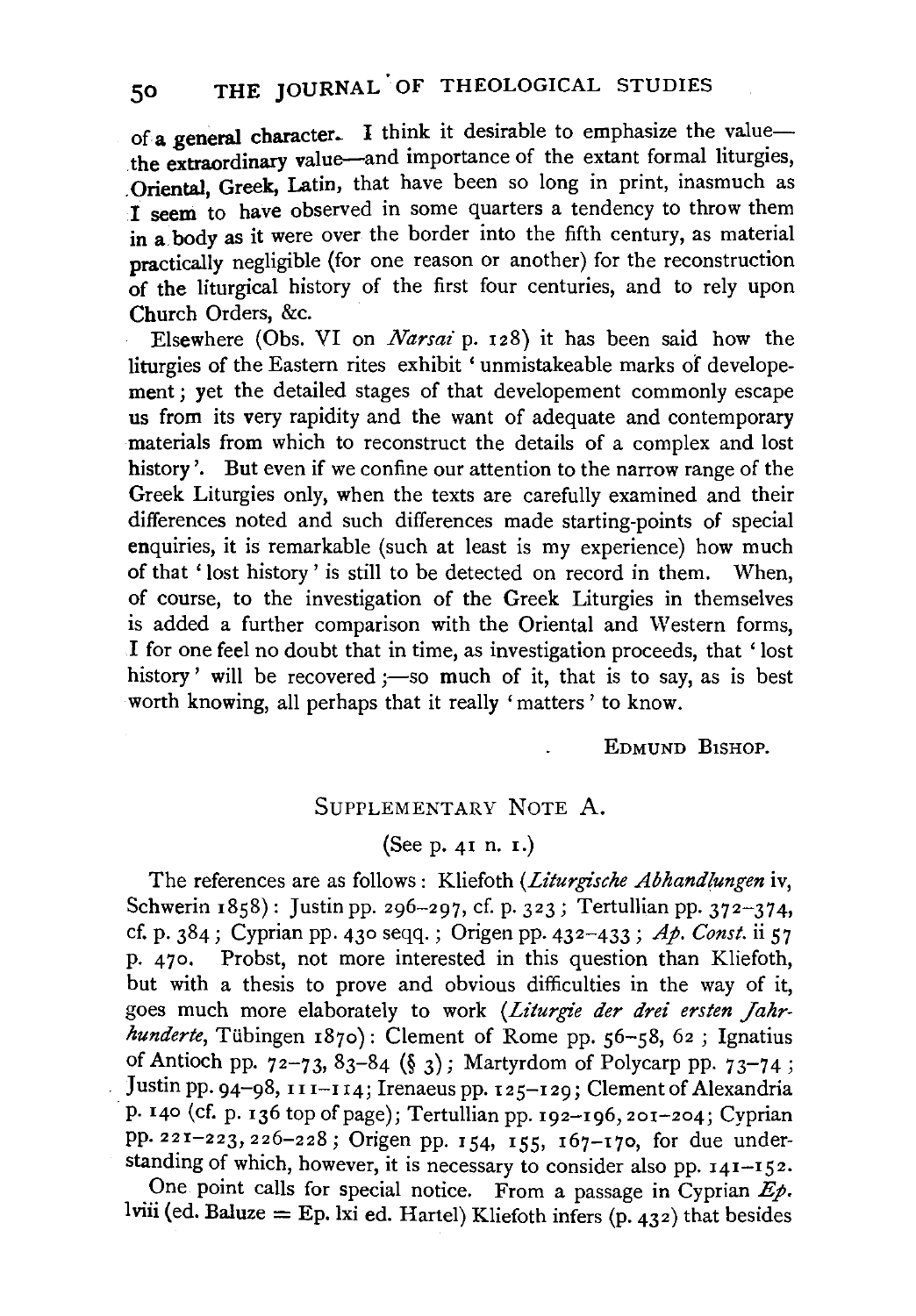the Gemeindegebet or Great Intercession in its traditional place at the beginning of the Mass of the Faithful there was a novelty in Cyprian's liturgy, a second Intercession, which, with a reference to *Const. Ap.* ii 57 he places just before the Eucharistic or Consecratory Prayer (cf. pp. 431, 439, 473). This seems to me a very forced conclusion from Cyprian's words, but quite in accord with Kliefoth's notions, which he elaborately explains in and out of season, as to the gradual developement of the idea of sacrifice in the celebration of the Christian Eucharist, and in accord with the view of so many German and especially Lutheran writers that Cyprian is, if not responsible for, yet the first witness to the Eucha· ristic service as a sacrifice of the Body and Blood of Christ. Moreover, this inference of Kliefoth from Cyprian's  $E_p$ . lviii is (so far as I know) peculiar to himself. But in any case such second Intercession as he assumes was made before the Consecratory Prayer so much as begins.

But the order of service described in Ap. Const. ii cap. 57 and referred to by him in dealing with Cyprian is a much more serious matter. To this part of the chapter there is nothing corresponding in the Didascalia (see Funk, pp.  $164-167$ ). That order of service is as follows: prayer after the dismissal of the catechumens  $:$  -collecting, seemingly, the gifts ; and after monition by the deacon, kiss of peace ;  $-\kappa a$   $\mu \epsilon \tau a$   $\tau o \hat{v} \tau o$  $\pi$ ροσευχέσθω ο διάκονος υπερ της εκκλησίας πάσης και παντος του κόσμου Kat *TWV* f.v awe{> JLEpwv Kat f.Kcpop{wv, V7rEp *TWV* iEpl:wv Kat *TWV* dpx&vrwv, V7rEp τού άρχιερέως και του βασιλέως και της καθόλου ειρήνης (Funk, § 18);—then with a blessing the anaphora is entered on.

It will be seen that this is a different order from that of the Liturgy of the Eighth Book of the Constitutions (see Br. pp.  $9-I4$ ). It is interesting to observe how this matter has been dealt with by the writers. Kliefoth examines it carefully (pp. 470-473) and concludes: 'This form is therefore a transitional form'—a sort of half-way house between the old and traditional place of the Great Intercession at the beginning of the Mass of the Faithful and the place in which it is found (i.e. after the consecration) in the Eighth Book. Probst  $(p. 175)$  mentions the order in the shortest way, but has nothing to say on the subject. Schmiedel *(Lehrbuch der Liturgik* vol. i 1900, pp. 282, 283 top of page, and p. 286 (m) end of small print) just ignores the difficulty. Funk ( *Const. Ap. et Didascalia* 1905, i p. x66 foot-note) says that the order of the liturgy is not accurately given in ii 57 and that the kiss of peace nowhere else comes before the Prayers of the Faithful. I observe, however, that in the liturgy of Narsai and in that of the Areopagite the names are read after the Kiss of Peace, and that in the 'Liturgy of Addai and Mari' (Br. 281. 30 seqq.) there is in the same place a quasi prayer of intercession. It seems to me, however, evident on the surface of things, when we read the two texts together, that the order described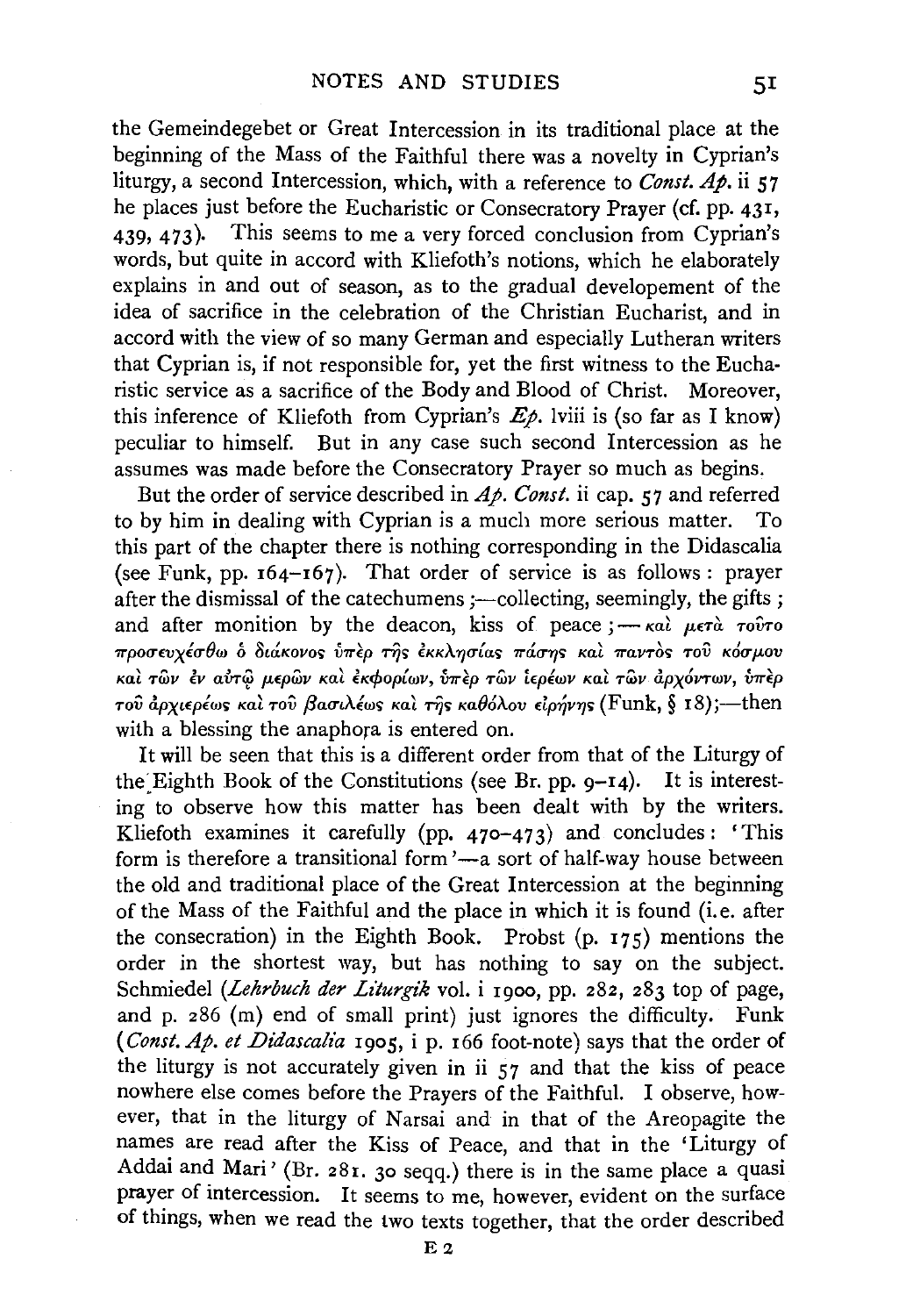in Ap. Const. ii 57, so clearly different from that in the Eighth Book, deserves more attention than is accorded to it by writers on these

subjects.<br>As the opportunity may not easily occur again, and the point has been dealt with by Kliefoth in view of its bearing on the place of the Great Intercession in the service, I take advantage of the present occasion to consider the case in some detail and on its merits. *Ap. Const.* ii 57 is printed, and with numbering of lines, in Mr Brightman's volume (pp.  $28-30$ ) at the end of the Liturgy of the Eighth Book, so that the task of exact reference to both documents is greatly facilitated and any reader who wishes to follow what has to be said can easily do so.

As already indicated, there is nothing whatever in the Syriac Didascalia (of which this part of the Apostolic Constitutions is a re-write) corresponding to what is printed Br. p. 30 (the page that will occupy our attention) except for the last five words of line 3, and the quotation 7rp00'€1J~&.u0wuav ••• *avaToA&c;* lines 4-6 (which comes from the Didascalia, Funk, p. 162 ll. 1-2).

Probst puts the difficulty that concerns us clearly and simply. At the end of cap. II of the Eighth Book (he says, p. 276) the giving of the kiss of peace is minutely described; then with cap. Iz just before the beginning of the Thanksgiving  $($  = Preface) occurs this proclamation of the deacon : 'Let no one (have aught) against another, let none (be) in hypocrisy<sup>'1</sup> (Br. 13. 30). This is obviously a monition in preparation for the Kiss of Peace. But the Kiss of Peace among the people has already taken place; there is therefore something wrong here. He concludes that the whole passage as to the Kiss of Peace and the long rubric after it (Br. 13.  $5-23$ ) is a later interpolation and no part of the genuine document. The case being thus opened other critics followed and new difficulties were pointed out ; an account of these discussions may be found in Br. pp. xliii-xlv; they need not be noticed here ; but one point is really of moment ; namely, that in this connexion *Ap. Cons!.*  ii  $57$  is not so much as mentioned<sup>2</sup> (but cf. Br. p. xliv 39), although it might reasonably have been anticipated that this is the first quarter to

<sup>1</sup> I do not know why Mr Warren (see note 2) translates  $(p. 268)$ : 'Let no hypocrite remain.'<br>
<sup>3</sup> I have not read the articles of Brückner and Kleinert (1883)—see Br. pp. xliii-

<sup>:</sup>div-though I well remember the flourish of trumpets (from some camps) that accompanied their publication. It is, I think, much more important, however. to bear in mind and attend to two little popular works issued by the S.P.C.K. : Mr Cresswell's *The Liturgy of the Apostolic Constitutions* in the series 'Early Church Classics' (in which I think pp. 5, 12, 25-26, 27-28, 31, with  $51-53$  interesting to note for the present purpose) and the Rev. F. E. Warren's more important book *Tht Liturgy and Ritual of the Ante-Nicene Church,* 2nd ed. 1912 (see pp. 254-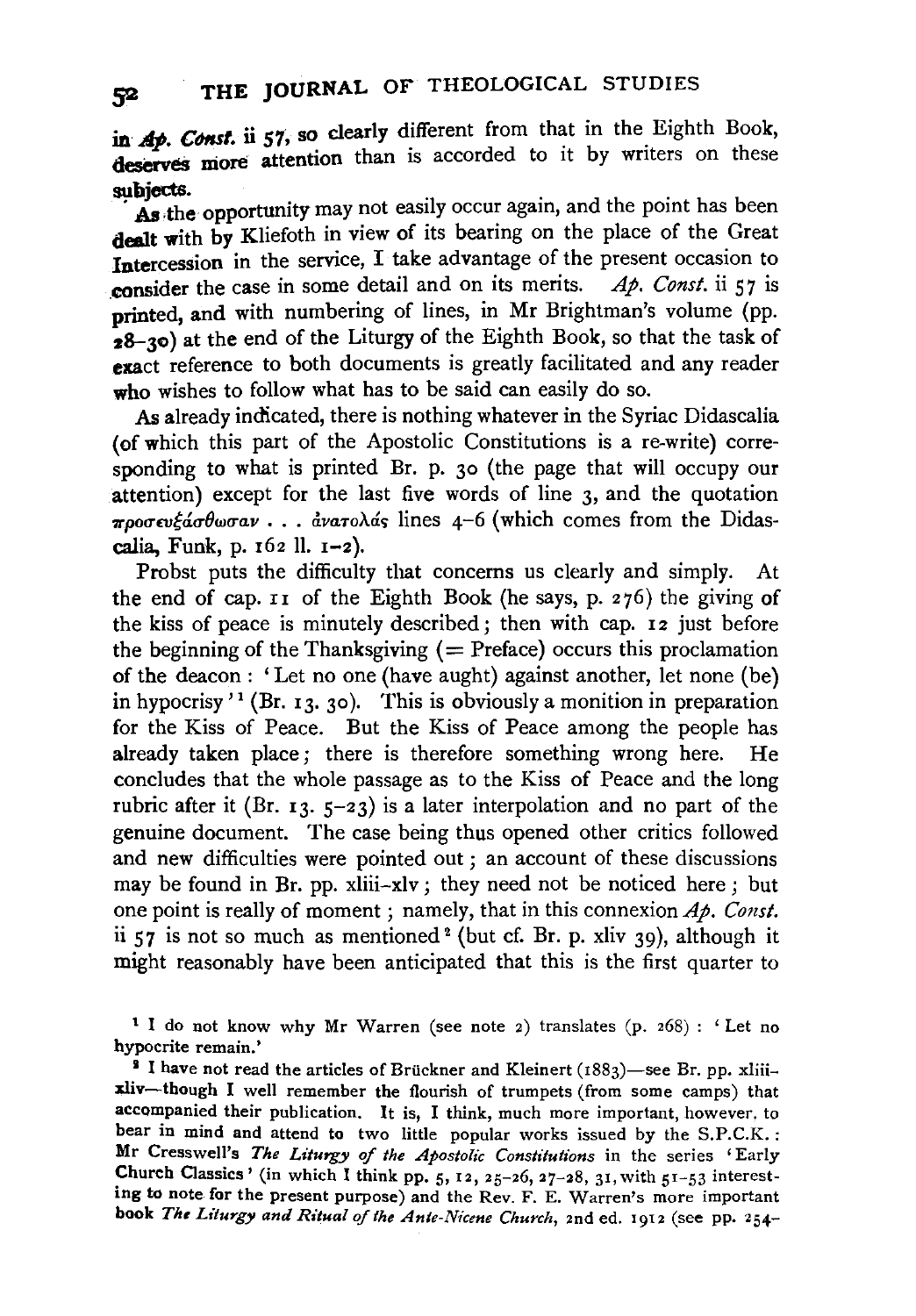which recourse would be had in any attempt to elucidate the case and solve the difficulties that had suggested themselves. I therefore propose to see what, if any, light may be thrown on the question from this quarter. It will be convenient to give the order of service of the two accounts in parallel columns.

I. dismissal of catechumens Br. II. long diaconal litany Br. 9. 25-*Ap. Cons!. viii*  5· 29. dismissal of energumens Br. 7· 2. dismissal of  $\phi$ wTL (6µEVOL Br. 7· 26. dismissal of those in penance Br. 9. 21. 12. 8. and prayer of the bishop Br.  $12. 10 - 13. 3.$ Ill. Kiss of Peace. IV. rubric as to duties of deacons in regard to (a) collecting offerings of people (this is implied by Br. 13. 20- 21 combined with Br. 30.  $33$ -34); *Ap. Const.* ii Ι. μετά την των κατηχουμένων *Kal την των μετανοούντων έξο-* $\delta$ ov Br. 30. 4.<sup>1</sup> II. προσευξάσθωσαν τω Θεώ... Br. 30. 4-5 (κατά άνατολάς Br. 30. 3). III. duties of deacons in regard to (a) collecting offerings of people Br. 30.  $10-11^2$ ;

259). Such books as these really deserve attention, as it is by them that ordinary

educated opinion among clergy and laity too is really formed.<br><sup>1</sup> It will be observed that in *Ap. Const.* viii there are four separate dismissals, of four different classes of persons ; in *Ap. Const.* ii only two are mentioned, of catechumens and of penitents. In the 19th Canon of the Council of Laodicea (between  $343-381$ ), in which is given a brief description of the order of the Eucharistic service, dismissals of catechumens and of penitents alone are specified. It may be added that from an interesting document written between 532 and 538 recently published in translation *(Revue de !'Orient Chritien* xiv, 1909, pp. 47-48, and in separate print, Fasc. III of abbe Nau's *Ancienne Litterature Canonique Syriaque*, Paris, Lethielleux, 1909, pp.  $47-48$ , with lithograph of Syriac text), it would appear that at that time there existed still in the liturgy of the church of Constantinople dismissals of two classes, catechumens (called in translation 'auditeurs ') and penitents, and the prayers are given.<br><sup>2</sup> ol μεν τη προσφορά της εύχαριστίας σχολαζέτωσαν υπηρετούμενοι τώ Κυρίου [al.

*Xριστού] σώματι μετά φόβου* (Funk, p. 165. 22-4; Br. 30. 10-11), and cf. *Didascalia* p. 162. 2-5 : 'Diaconorum autem unus semper adstet oblationibus eucharistiae ... et postea, cum vos offeretis, simul ministrent in ecclesia.'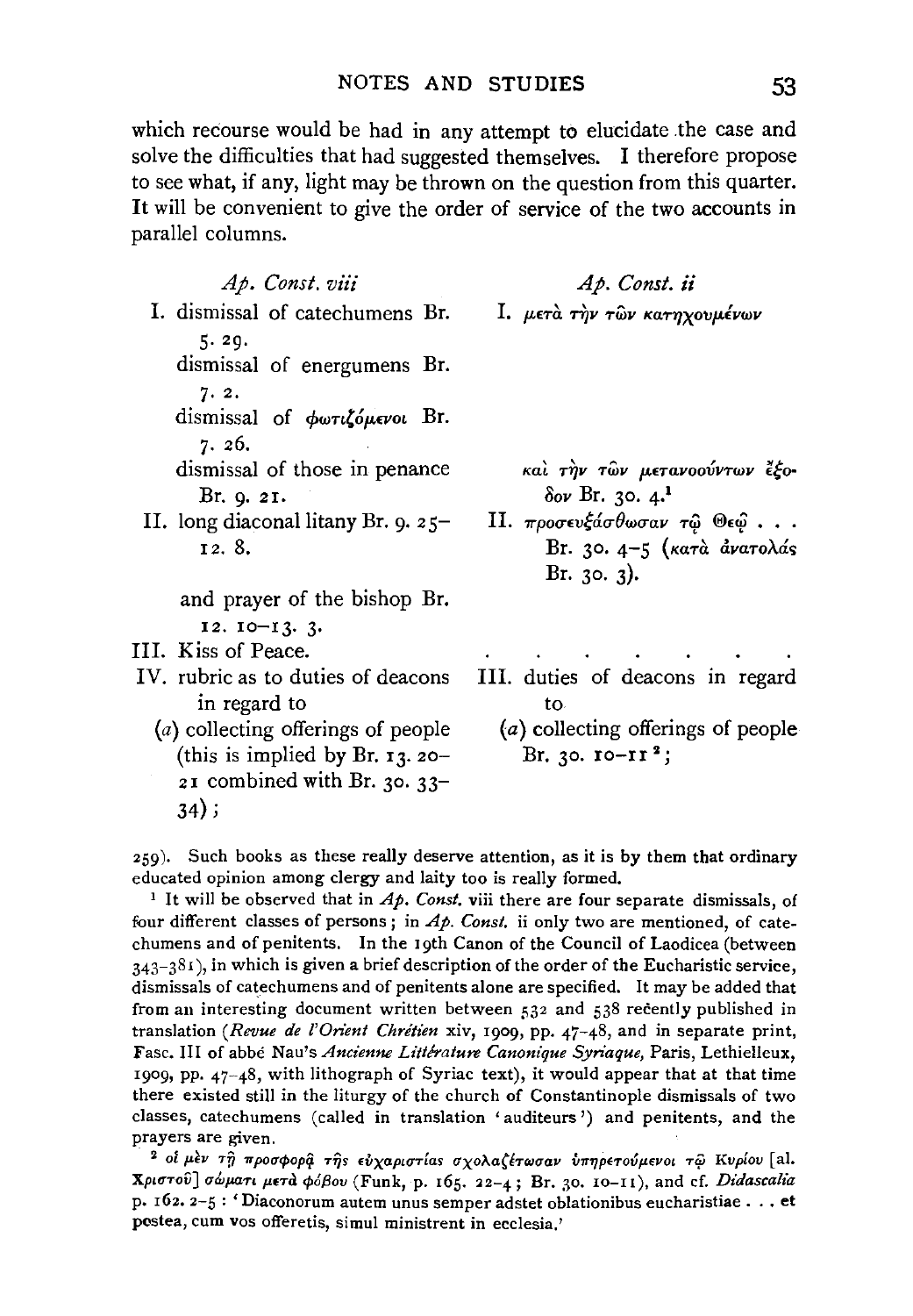| Ap. Const. viii                                           | Ap. Const. ii                                                                                    |
|-----------------------------------------------------------|--------------------------------------------------------------------------------------------------|
| ( $b$ ) ordering the people Br. 13.                       | $(b)$ ordering the people Br. 30.                                                                |
| $16 - 19$ ;                                               | $II-II2$ .                                                                                       |
| $(c)$ guarding the doors Br. 13.                          |                                                                                                  |
| 10-20.                                                    |                                                                                                  |
| V. Five proclamations by the                              | ΙV. Λεγέτω δε ο παρεστώς τώ ιερεί                                                                |
| deacon Br. 13. $24-32$ (the                               | διάκονος τῷ λαῷ Μή τις κατὰ                                                                      |
| fifth is as opposite).                                    | τινός, μή τις έν υποκρίσει Βι.                                                                   |
| $\bullet$ , and $\bullet$ , and $\bullet$ , and $\bullet$ | V. Kiss of Peace Br. 30. $16 - 17$ .                                                             |
|                                                           | VI. diaconal litany of intercession                                                              |
|                                                           | Br. 30. 19–23. See p. 51                                                                         |
|                                                           | above for text: 'Funk, $\S$ 18.'                                                                 |
| VI. salutation (blessing) by the                          | VII. salutation (blessing) of people                                                             |
| bishop Br. $14.8 - 13$ .                                  | by the $\partial \rho \chi_{\alpha\beta}$ by the $\partial \rho$                                 |
|                                                           | 24–28.                                                                                           |
|                                                           | followed by another by the                                                                       |
|                                                           | bishop Br. 30. $28 - 31$ .                                                                       |
| VII. The anaphora begins.                                 | VIII. The anaphora: $\mu \epsilon \tau \dot{\alpha} \delta \dot{\epsilon} \tau a \hat{v} \tau a$ |
|                                                           | γινέσθω ή θυσία έστῶτος παν-                                                                     |
|                                                           | τός του λαού καί προσευχο-                                                                       |

In the order of service presented in the right-hand column (Book ii) none of the difficulties occur that trouble Probst and the other critics after him; it proceeds in a reasonable and intelligible way: after the expulsion of the catechumens and penitents (I) the Mass of the Faithful begins with prayer (II) ; then comes a direction what the deacons are to do to make all things ready for the sacrifice : to collect from the people the gifts to be used at it, and to see that they stand in a decent and orderly manner (III); the deacon specially assistant on the celebrant (? ) gives them a monition for a due ordering of their minds also (IV) in preparation for that sign of Christian communion, fellowship and charity, the Kiss of Peace, which now follows (V) ; the monition and the Kiss of Peace are therefore here in their right place. There is said what seems evidently a diaconal litany (VI) to cover (as it seems reasonable to presume the time of the collection of gifts and the Pax. Then come salutations of blessing on the people (VII) and the anaphora begins.

 $\mu\acute{\epsilon}$ νου ήσυχως Br. 30. 34-35.

When so much has been observed other points begin to attract our attention, further comparisons suggest themselves.

For instance the origin of a piece of rubric in Ap. Const. viii is clearly to be traced back first to  $Ap$ . Const. ii and thence to the Syriac Didascalia; thus :-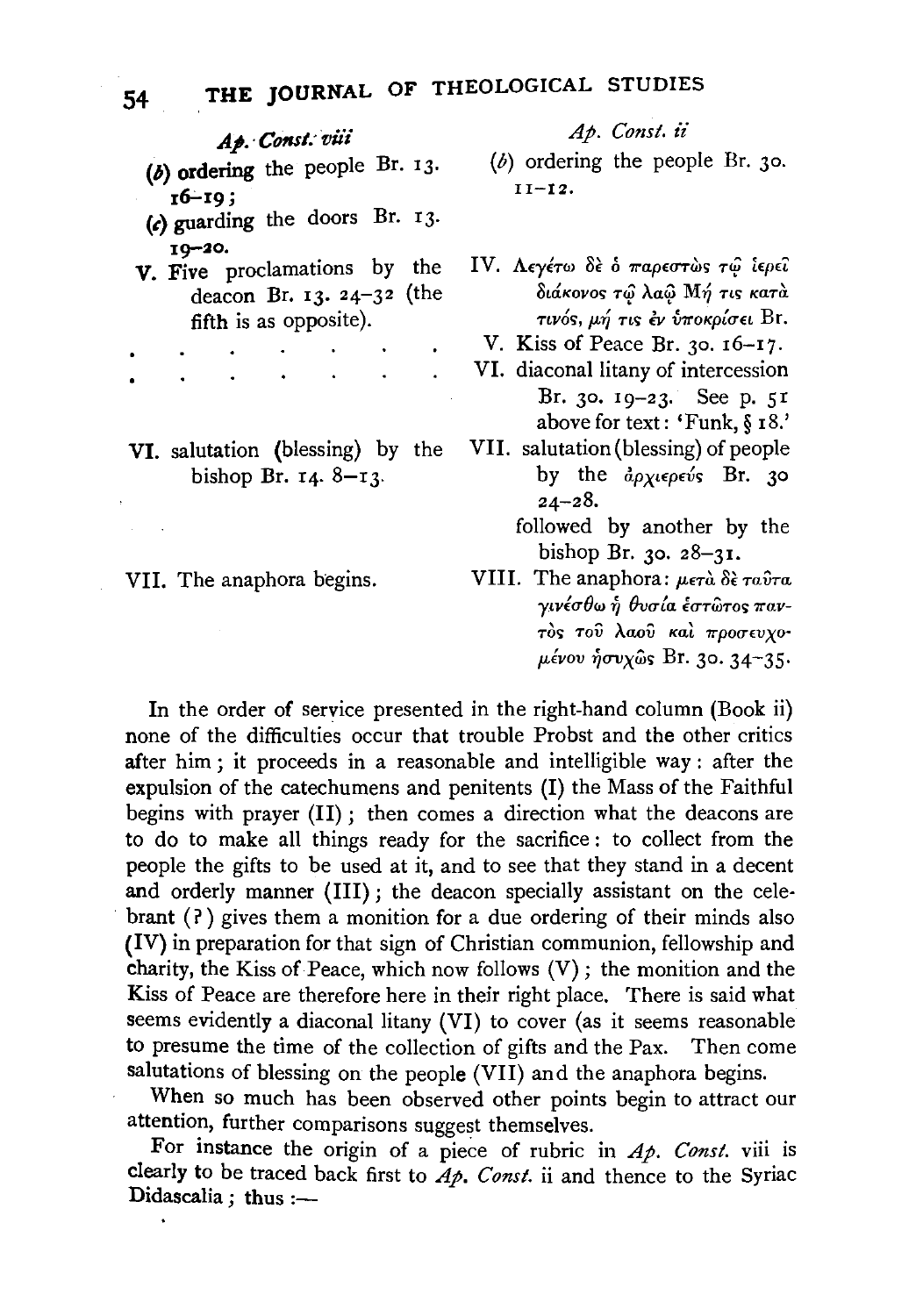| Book viii (Br. $13$ .      |                                                                   | <i>Book ii c.</i> 57 (Br. 28. <i>Didascalia</i> (Funk, 166. |
|----------------------------|-------------------------------------------------------------------|-------------------------------------------------------------|
| $17-19$                    | $26 - 27$                                                         | $2 - 3$                                                     |
|                            | $^*$ καὶ ἄλλοι διάκονοι δμοίως δ διάκονος έπι- similiter diaconus |                                                             |
|                            | σκοπείτωσαν τους άνδρας σκοπείτω τον λαόν provideat               |                                                             |
| καλ τας γυναΐκας           |                                                                   |                                                             |
|                            | όπως μη θόρυβος γένηται όπως μή τις ψιθυρίση ή ne quisquam susur- |                                                             |
|                            | καί μή τις νεύση ή νυστάξη ή γελάση ή ret vel dormitet vel        |                                                             |
| ψιθυρίση ή νυστάξη. γεύση. |                                                                   | rideat vel nutet.                                           |

Again it has been pointed out by the critics that the first two of the five monitions of the deacon (see above in Table, Ap. *Const.* viii No. V): 'Let none of the catechumens, none of the hearers, &c., stay. Ye who have prayed the former prayer depart' (Br. 13. 26-29), are out of place here; the catechumens have been dismissed long ago (Br. 5. 29), and there is no dismissal or expulsion here to which such words could apply. It is to be noticed also that the third diaconal monition or proclamation reads as at the least an odd element in a liturgical service (though it may prove of value in an eventual estimate of the personal character and idiosyncrasies of the redactor of the Clementine Liturgy) ; it runs : ' Mothers, take up your children' (τα παιδία προσλαμβάνεσθε αι μητέρες Br.  $13.29$ ). But here again we can refer the redactor's work to its sources, the same as those above. Book ii in describing the way in which the deacons are to range the people says :  $\tau \hat{a} \delta \hat{\epsilon} \pi a \iota \delta a \hat{\epsilon} \sigma \tau \hat{\omega} \tau a$  $\pi$ ροσλαμβανέσθωσαν αὐτῶν οι πατέρες και ai μητέρες (Br. 28. 21; Funk,  $165. 4-5$ ; and this again goes back on the Didascalia (Funk,  $164. 4-5$ ): 'pueri autem stent seorsum [cf. with this Br. 13. 16], aut patres ac matres eos ad se assumant.'

Other points might be dwelt on, but they cannot be exhibited at length here.<sup>1</sup> Those persons, however, who will take the trouble to compare the details of the rubrical portion of Br. 13. 5 to 14. ro with what is to be found of a correspondingly preceptive nature in Book ii c. 57, Br. pp. 28-29, and this again with the corresponding text of the Didascalia, Funk, pp. 158-166, will, I think, find material for instructive meditation on a subject which is of primary importance in all historical enquiry into the developement of Christian Liturgy, namely, the process and stages whereby the primitive form of a *rationabile obsequium* was, in some churches at least of the Greek-speaking portions of the Patriarchate of Antioch, by the close of the fourth century coming to assume the character of a ritualized function.

Here I can make only two or three brief remarks applicable to the particular enquiry made in Comment IX on the subject of the Great Intercession.

<sup>1</sup> For instance, the question of the deacons guarding the doors so that they should not be opened and no one should go out during the anaphora (Br. 13. 19-21), &c.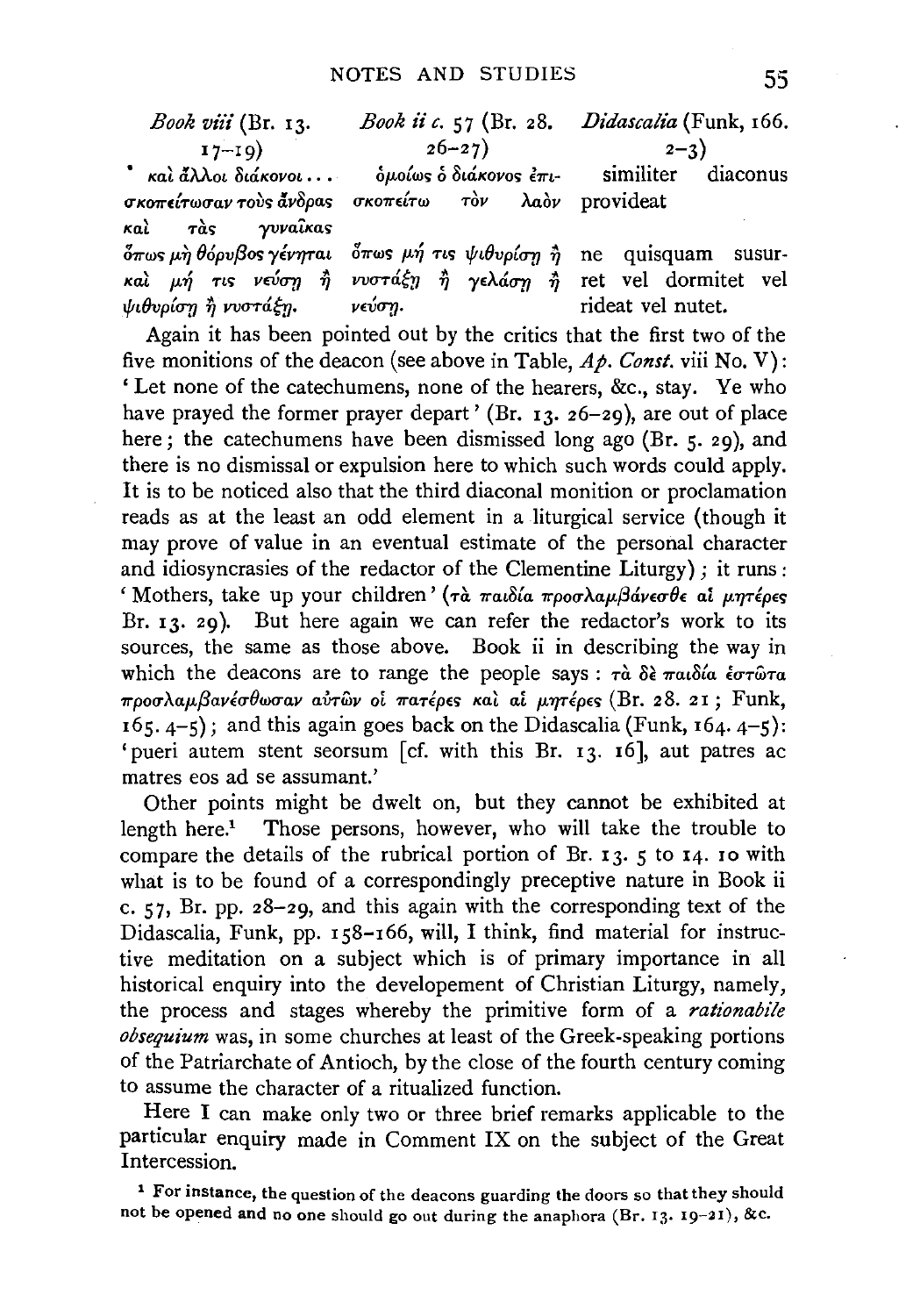(1) However attractive Kliefoth's theory that the Intercession prayer  $\frac{1}{\sqrt{1 + \frac{1}{\sqrt{1 + \frac{1}{\sqrt{1 + \frac{1}{\sqrt{1 + \frac{1}{\sqrt{1 + \frac{1}{\sqrt{1 + \frac{1}{\sqrt{1 + \frac{1}{\sqrt{1 + \frac{1}{\sqrt{1 + \frac{1}{\sqrt{1 + \frac{1}{\sqrt{1 + \frac{1}{\sqrt{1 + \frac{1}{\sqrt{1 + \frac{1}{\sqrt{1 + \frac{1}{\sqrt{1 + \frac{1}{\sqrt{1 + \frac{1}{\sqrt{1 + \frac{1}{\sqrt{1 + \frac{1}{\sqrt{1 + \frac{1}{\sqrt{1 + \frac{1}{\sqrt{1 + \frac{1}{\sqrt{1 +$ a stage of transition may appear, it is, I think, not admissible; for there is nothing to. shew that the prayer No. VI of the Table (lib. ii c. 57) was the Great Intercession at all ; rather it would seem to be merely a diaconal litany; and accordingly so far as the text of  $Ap$ . Const. ii 57 is concerned, there is no ground for asserting that in the liturgy there described the Great Intercession was not said after the consecration as in the Liturgy of the Eighth Book.

(2) Moreover, it would be rash to-day to venture to assign (as did Kliefoth quite excusably in his day) the liturgy described in Book ii c. 57 to as early a date as the third century at all. As a matter of opinion, and as at present advised, I should personally think it better to assign it to some time in the fourth century rather than to any time in the third.

(3) Those who are acquainted with the liturgical literature of the last thirty years will have observed how often Egypt is made (largely through 'Church Orders') a source of liturgical inspiration for other lands. To me, I must own, it has appeared that the contrary is rather the case, and it is Egypt which is the recipient-the rather late recipient-of liturgical documents originating elsewhere. Be this as it may, I would at least point out here an example of what I mean from the 'epochmaking<sup>,</sup> articles of Brückner and Kleinert. The latter considered that the redactor of the Liturgy of the *Apostolic Constitutions* Book viii had before him as one of his documentary sources (see Br. xliv. 6-8) 'a rubrical scheme reproduced by the Egyptian document Append. A 1, which is prior to *Ap. Const.'* This presumed-earlier document Append. A 1 is (see Br.  $462$  sqq.) a 'Mass at the consecration of a bishop' in cap. 64 of the 'Sahidic Ecclesiastical Canons'.' And certainly the rubrics of the Liturgy of the Ap. Const. viii, Br. 13. 10-21, and those of the presumed-earlier mass,  $ibid$ . 462. 24-463. 2, are a translation (with a very few slight variants or additions) one of the other. Which, then, is the original, and which is the translation? It has been explained above that we can find some of the rubrics of *Ap. Const.* viii actually in the making, inasmuch as they can be referred first to  $A_p$ . Const. ii 57 and thence finally back to the Syriac Didascalia of the third century. In these circumstances, there surely can be no doubt that here the mass in the Sahidic Ecclesiastical Canons is merely translating the mass in the *Apostolic Constitutions* Book viii. Needless to say that in the former mass the absurdity of the diaconal proclamation: 'Mothers, lay hold of your children' (Br. 462. II), is duly reproduced.

1 Called in Mr Horner's volume the ' Saidic Text' of the ' Statutes of the Apostles': see this mass at pp. 342-343.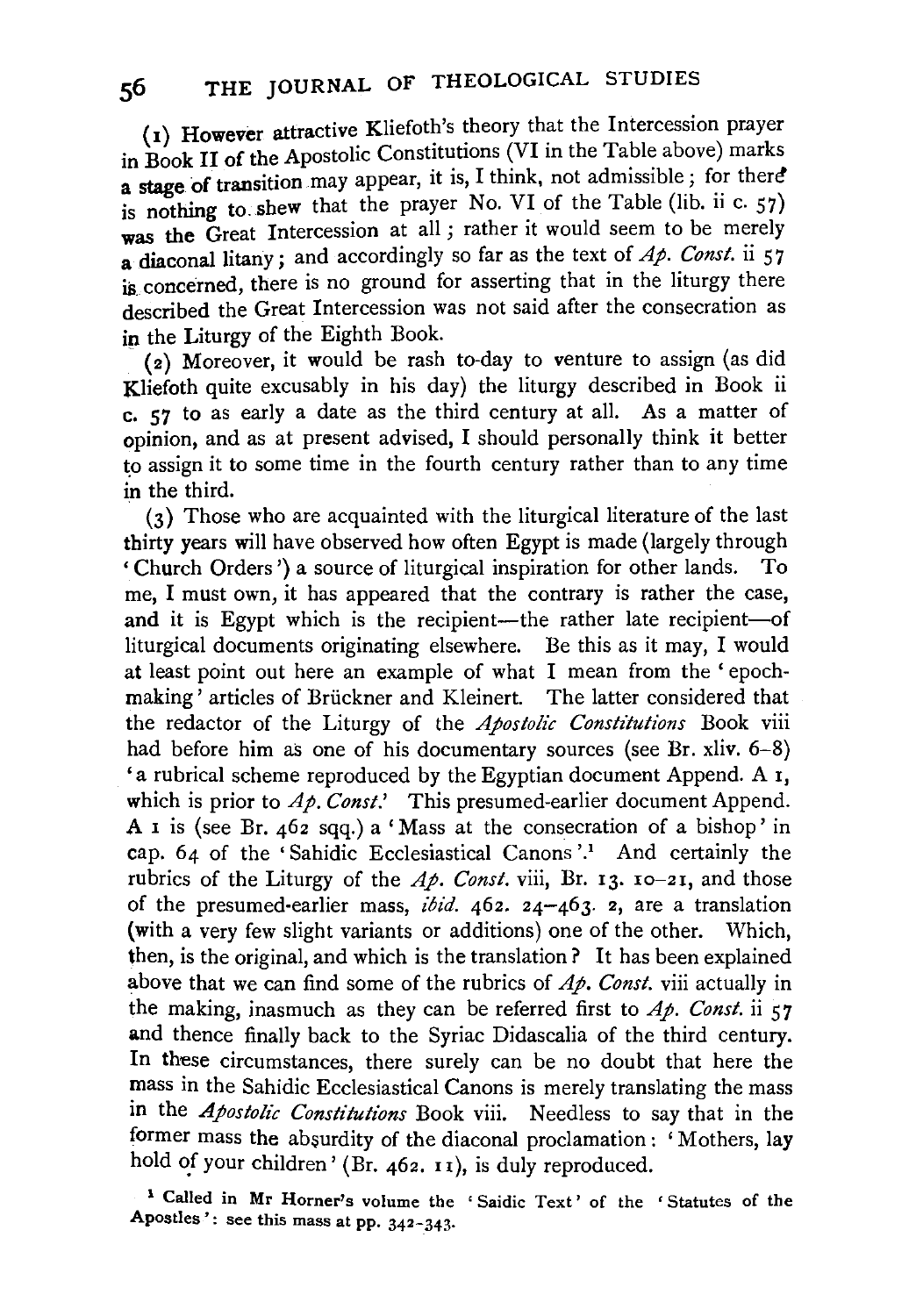## SUPPLEMENTARY NOTE B.

## (See p. 43 n. 1.)

I think it necessary to insist on this point (cf. *j.T.S.* xii pp. 393-394: 'But on the other hand', &c.). I have somewhere read of St Cyril's Catecheses as being representative of the normal teaching for educated people and the more thoughtful clergy of the times; as if (to put the case in a modern way) a series of lectures at a Summer School of Theology at one of the Universities, or of higher class Divinity Lectures in one of our great towns. This of course is a point of view which may deserve consideration, but I think it is a completely mistaken one; and that for two reasons. Elsewhere I have said that the Hierosolymitan piety represented by St Cyril is the last quarter in which I should look for a true and untroubled rendering of the tone and spirit of Christian piety of the first three Christian centuries ; and this, in my opinion, holds good in regard to the doctrinal level and contents of the Catecheses,-so far, that is, as concerns what is particularly characteristic of them, and differentiates them from any writings that have survived of the period up to *c.* A. D. 350. I would emphasize most distinctly that so far from being a course of instructions for the more thoughtful clergy and the educated laity, they are in spirit, intention, form and fact what they give themselves out to be,—namely, instructions in Christian belief and practice designed for intending converts, and for those who had just but two or three days before been admitted for the first time to Christian communion ; and this from their tenor, their simplicity and their positiveness is particularly clear in the five Mystagogic Catecheses with which alone we are immediately concerned at present. Of course their doctrine throughout is 'high' doctrine; so 'high' that it is, and (short of some unexpected discovery) it must always remain to some extent a subject of wonder that such discourses could have been delivered in the middle of the fourth century; and there seems some cause to feel a certain sort of sympathy with, or compassion for, those Protestants who (like Andre Rivet and Aubertin) said they could not be productions of the fourth century but were of a later date (see Touttée's Diss.  $z^{da}$ , cap. iii).

As the question is important I take leave to consider the matter a little more at length, and to refer to St Basil's treatise on the Holy Ghost, which is classical, and has been well called supreme for its age and value. This case has been otherwise, and, as I conceive, also justly, touched on by the Bishop of Moray, when he says it ' may be called a treatise on the doxology' *(Ancient Church Orders* p. 126). I would add further that its full drift, meaning, and value is to be duly estimated only when it is taken in conjunction with, and is set in the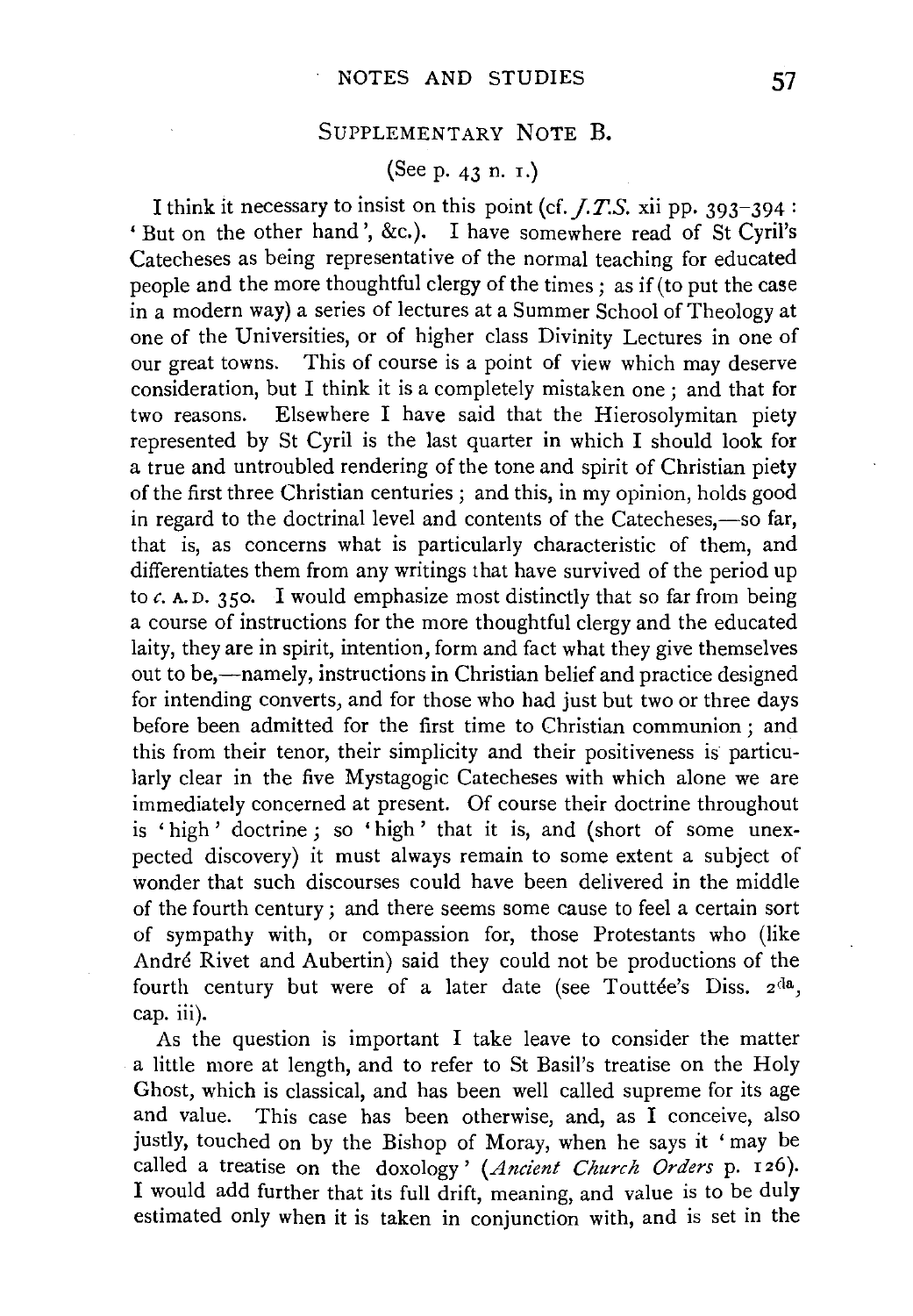background supplied by, a full and detailed review of doxological history and practice in East and West in the third and fourth centuries  $(T.S. xii 399 n. t)$ ; for it is only so, to begin with, that we can come to recognize St Basil's embarrassment shewn in this lengthy attempt to justify himself in the eyes of, at all events, some of his own people ; for this,—and not the composition of a set theological treatise in a genuinely theological manner as by a Gregory of Nyssa,—was St Basil's immediate object. The points indicated in another connexion (see *Narsai* p. 140 notes **1** and **2**) are to the purpose here. I wrote those notes because in at least some quarters qualified to speak, the essential conditions of St Basil's case seem not to be realized. Thus Dr Schermann (a man whose training has been first-rate, and who has since shewn bow well qualified he was to profit by it) writes *(Die Gottheit des heilz"gen Geistes nach den griechischen Viitern des vier/en Jahrhunderts,*  Freib. im Br. 1901, p. 95): 'Basil never in his sermons or writings distinguished the Holy Ghost with the predicate "God"'; and for this he refers to Harnack's *Dogmengesch*. II<sup>2</sup> p. 280.<sup>1</sup> But this precisely was what Basil had done, and in a distinct and emphatic way, in his earlier days, in 360; in a letter only indeed, but a sort of open letter, and not addressed to a mere private individual. When he came later to deal with the matter with the experience and responsibilities of a bishop, and also of a theologian, there came, too, his well-known reserve, and also the anger of his lay friends. An Essay by the late Cardinal Newman, which missed its mark at the time and in the circles concerned, and if mentioned to-day is probably little, if at all, read, is however of the highest value in regard to the case we are considering. He points out how, amidst the hesitations or the fears of bishops and theologians, it was the laity who were at bottom the efficient means of the full triumph of the full Nicene doctrine. As I have said elsewhere, the laity though thus practically effective (and effective perhaps for this very reason) are not unnaturally apt to overlook difficulties in a situation that are perceptible or clear to the eye of the theologian; one, that is, who bears in mind the *donnees* of what is called nowadays 'Positive Theology'. This was the difficultya difficulty as regards the production of testimony and witnesses from the past-that was present to St Basil's mind (cf. *Narsai* p. 141 latter part of note  $r$ ).

<sup>1</sup> I must own that I cannot find this in Harnack; who, however, does say (2nd ed. 1888, p. 282): ' ... im Grunde sind sie (the 'Cappadocians '), wenigstens Basilius, auch schon mit der Anerkennung zufrieden, dass der Geist kein Geschöpf sei', and ibid. note 2 that Basil by and by when bishop (that is after 370) 'sich hütete den h. Geist öffentlich "Gott" zu nennen'; but all this is a different matter. These statements are simply repeated in the 3rd ed. (1909) p. 292, and note pp. 292-293.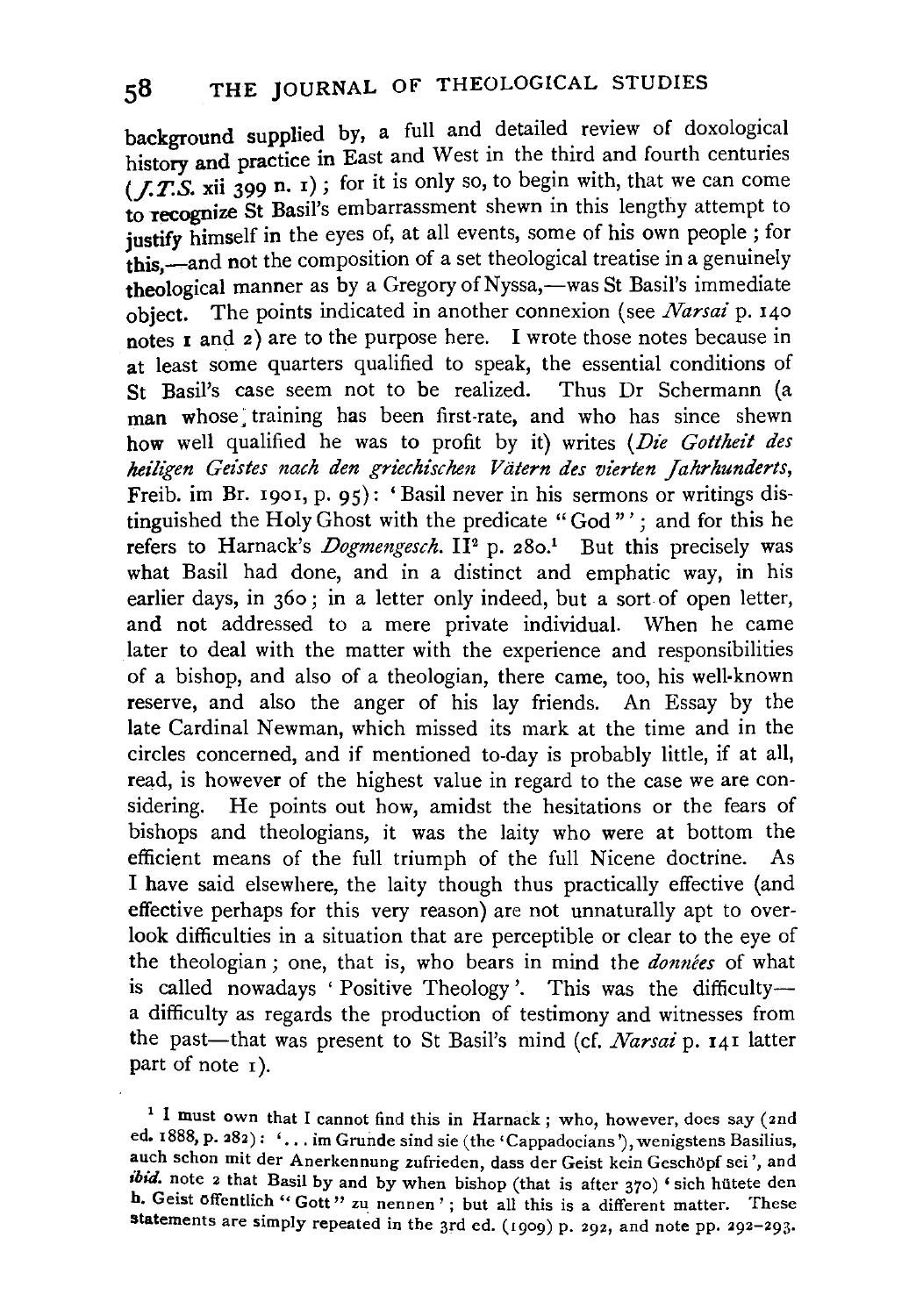The very great value of the Catecheses of St Cyril generally seems to me to lie rather in this, that we have in them a specimen of the kind of teaching in some quarters imbibed by such persons as those zealous lay friends of St Basil a little later, who felt so greatly scandalized at him; a kind of teaching, however, which in the case of St Cyril, so far as some parts of the Mystagogic Catecheses are concerned, I for one cannot conceive of as, at the date  $c$ . A. D. 350, 'normal',—in the sense of the *quod ubique.* But they explain very well how there existed an 'informed' laity, a very effective laity, a sort of advance-guard. In the formulation of his teaching in regard to the idea of the Eucharistic Presence, St Cyril for his age stands alone ; there is (I think I am safe in saying) no other text that can be put beside his from antiquity. To me-a plain and simple transubstantiationist without shadow of minimism, and one who has reason to know from within what Transubstantiation is and what it is not, and what it means both in its religious sense and in its theological conception-St Cyril's teachingin the terms in which it stands in his text, and therefore in terms which must be supposed to say what he means--is neither more nor less than what a Roman Catholic recognizes, cannot but recognize, as simple Transubstantiation. I know, in reading the Fathers, when the doctrine which I believe is fully and adequately expressed ; or when the language used is such as to be reconcilable with that doctrine. St Cyril's teaching had to be mentioned and it will come for consideration later as a starting-point in view of its bearing on the matter that concerns usthe liturgical developements of the fourth century.

### SUPPLEMENTARY NOTE C.

## (Seep. 46 n. 1.)

It is worth while to put the substantial portions of the two texts referred to at pp.  $44-46$  (those, namely, of 'St Basil' and the Roman Canon) in parallel columns.

### *'St Basil'*

and cause that no one of us partake I of the holy Body and Blood of Thy Christ unto condemnation,  $\vert$ 

but that we may  $\vert$  find mercy and grace I with all the saints well-pleasing to Thee from the beginning, forefathers, &c.

#### *Roman Canon*

ut quotquot ex hac altaris participatione | sacrosanctum Filii tui Corpus et Sanguinem sumpserimus omni benedictione caelesti et gratia repleamur. I Nobis quoque peccatoribus I ... partem aliquam et societatem donare digneris I cum tuis sanctis apostolis . . . et omnibus sanctis tuis ...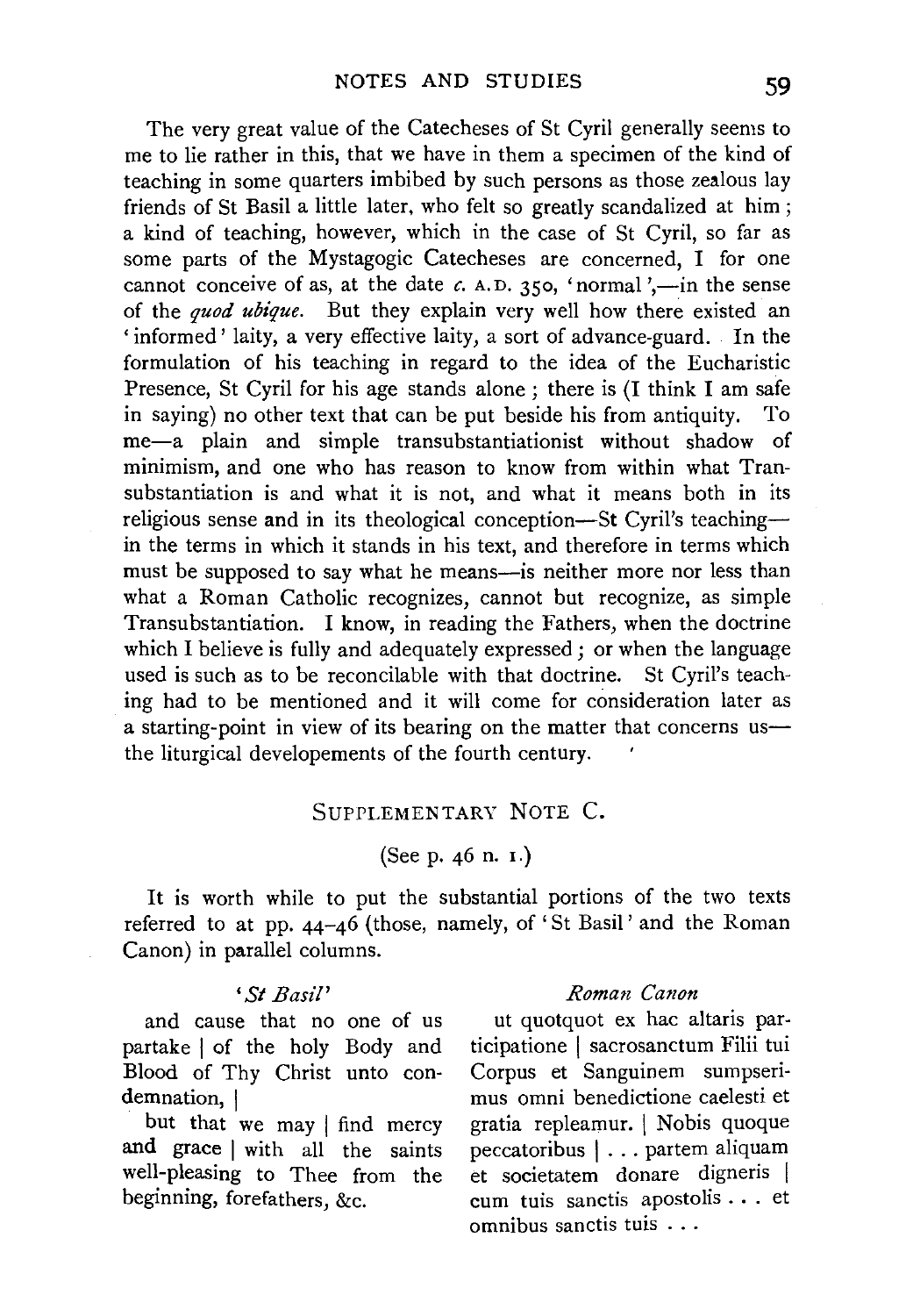# **6o .THE JOURNAL** OF THEOLOGICAL STUDIES

Here we are not concerned with verbal coincidences. We have two presentments of a common idea, or rather of a succession of two ideas, not a case of literary borrowing; and what is profitable to note is the tenor of the two prayers, their place in the service, the sequence of ideas and the note on which both end: that those who partake of the Body and Blood of Christ may have mercy, grace, blessing, and be admitted to the society of the saints, all and particular.

If we turn now to the Liturgy of' St James ', we find, both in the Greek and in the Syriac (Br. p. 65. 25 sqq. right-hand column; p. 104. 27 sqq.), a prayer which is the precise equivalent of these two prayers given above from 'St Basil' and the Roman Canon. It also is a prayer for the communicants ; but to be said after the communion instead of before it, and the verbs referring to the reception of holy communion are in the past tense instead of the future. Let us first take the Syriac form which begins: 'We give thanks unto Thee, 0 Lord our God, and especially we give thanks unto Thee for the abundance of Thy great and unspeakable mercy and love towards mankind, 0 Lord, who hast accounted us worthy to partake of Thine heavenly table. [Thus far is thanksgiving ; the prayer goes on :] 'Condemn us not by reason of the reception of Thine holy and immaculate mysteries but preserve us, 0 good, in righteousness and holiness that being worthy to partake of Thine Holy Spirit we may find a portion and a lot and an inheritance with all the saints who have been well-pleasing unto Thee since the world began.'

The Greek has not those words at the beginning which are expressive of thanksgiving (namely, 'We give ... heavenly table'); and adds at the end (after 'began') 'in the light of Thy countenance'.

When this prayer in 'St James' is compared with that from 'St Basil' above, in its full text Br. p. 330.  $13-24$ , I think it will appear that in this case there is something more than an agreement in mere thought and ideas. The two prayers have every appearance of being in historical and literary relation to one another. The same scripture phrases are utilized: the communion of the Holy Spirit (Eph. iv 4; 2 Cor. xiii 14); judgement and condemnation for unworthy reception of the Eucharist (1 Cor. xi 34); the saints who from the beginning  $(d\pi^i a_i\hat{\omega}_{\nu}$  Lk. i 70) have been wellpleasing. 'That we may find mercy and grace' (Heb. iv 16) in 'St Basil', is represented by an exactly parallel scripture phrase, ' That we may find a portion and a lot ' (Col.  $i$  12), in St 'James'.<sup>1</sup>

It may be matter of opinion whether this substantially identical prayer for the communicants is more at home and comes more naturally

<sup>1</sup> Cf. also' St Mark' Br. p. 129. 17-19. This is noted here merely as 'record' : the case of 'St Mark' is not to be mixed up with the case we are discussing, which in its turn is not to be complicated by 'St Mark'.